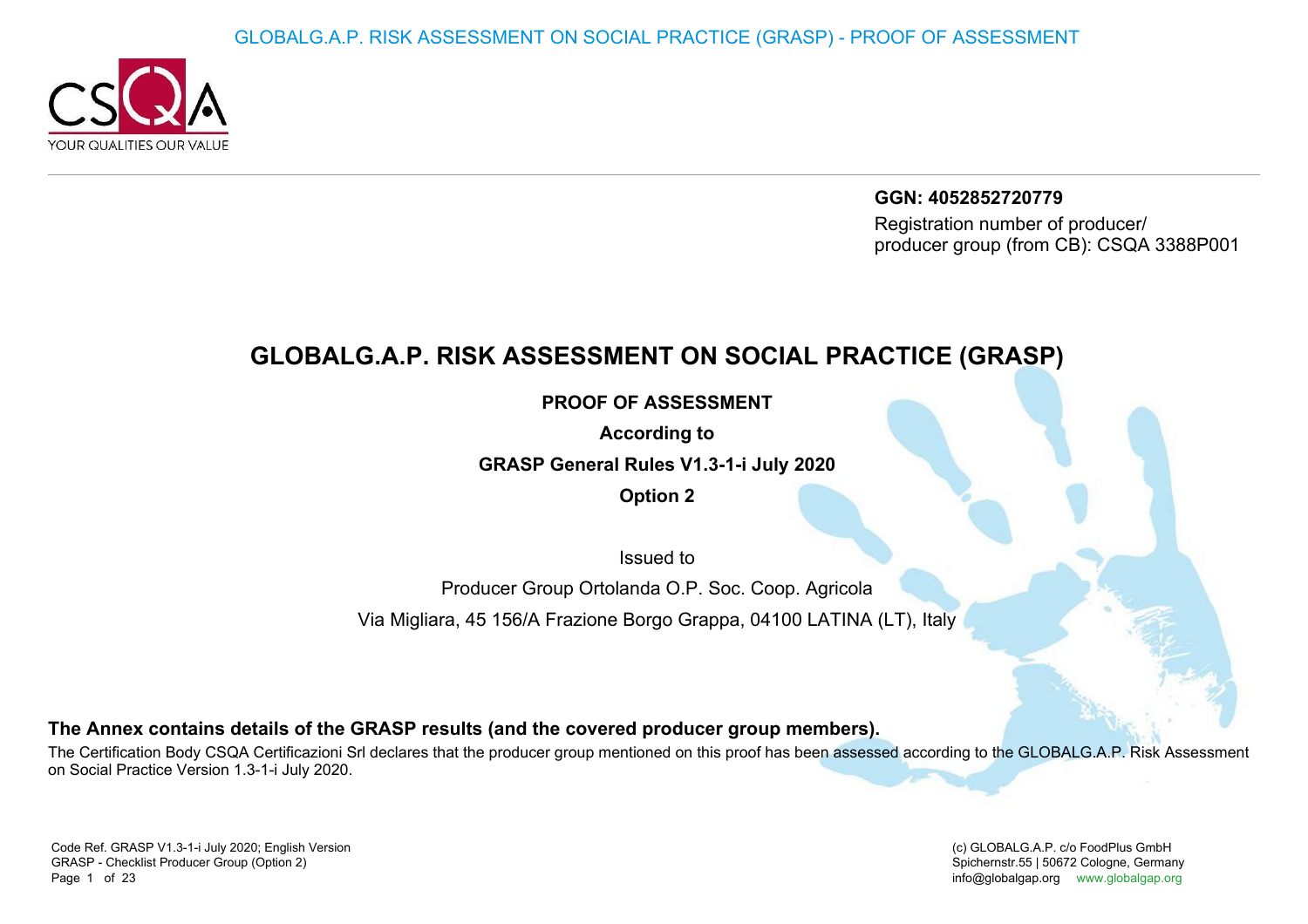#### GLOBALG.A.P. RISK ASSESSMENT ON SOCIAL PRACTICE (GRASP) - PROOF OF ASSESSMENT

GLOBALG.A.P.-certified products covered by GRASP:

| <b>Products</b> | <b>Assessment Number</b> | <b>Product Handling</b> | <b>Remote Assessment</b> | No. of GRASP<br>internally assessed<br>producers | Total number of group<br>members |
|-----------------|--------------------------|-------------------------|--------------------------|--------------------------------------------------|----------------------------------|
| <b>Radishes</b> | 00103-FPPHH-0002         | <b>Yes</b>              | N/A                      | 18                                               | 18                               |
| Total:          |                          |                         |                          | 18                                               | 18                               |

#### **1.Overall assessment result: Fully compliant**

- **2.QMS result: Fully compliant**
- **3. Assessment result in detail:**
- Control Point 1 Fully compliant Control Point 2 Fully compliant Control Point 3 Fully compliant Control Point 4 Fully compliant Control Point 5 Fully compliant Control Point 6 Fully compliant Control Point 7 Fully compliant Control Point 8 Fully compliant Control Point 9 Not applicable Control Point 10 Fully compliant Control Point 11Fully compliant

#### **Date of Assessment: 13-11-2021**

Code Ref. GRASP V1.3-1-i July 2020; English VersionGRASP - Checklist Producer Group (Option 2)Page 2 of 23 of 23 **of 23** and the unit of the state of the state of the state of the state of the state of the state of the state of the state of the state of the state of the state of the state of the state of the state of the state

#### **GGN: 4052852720779**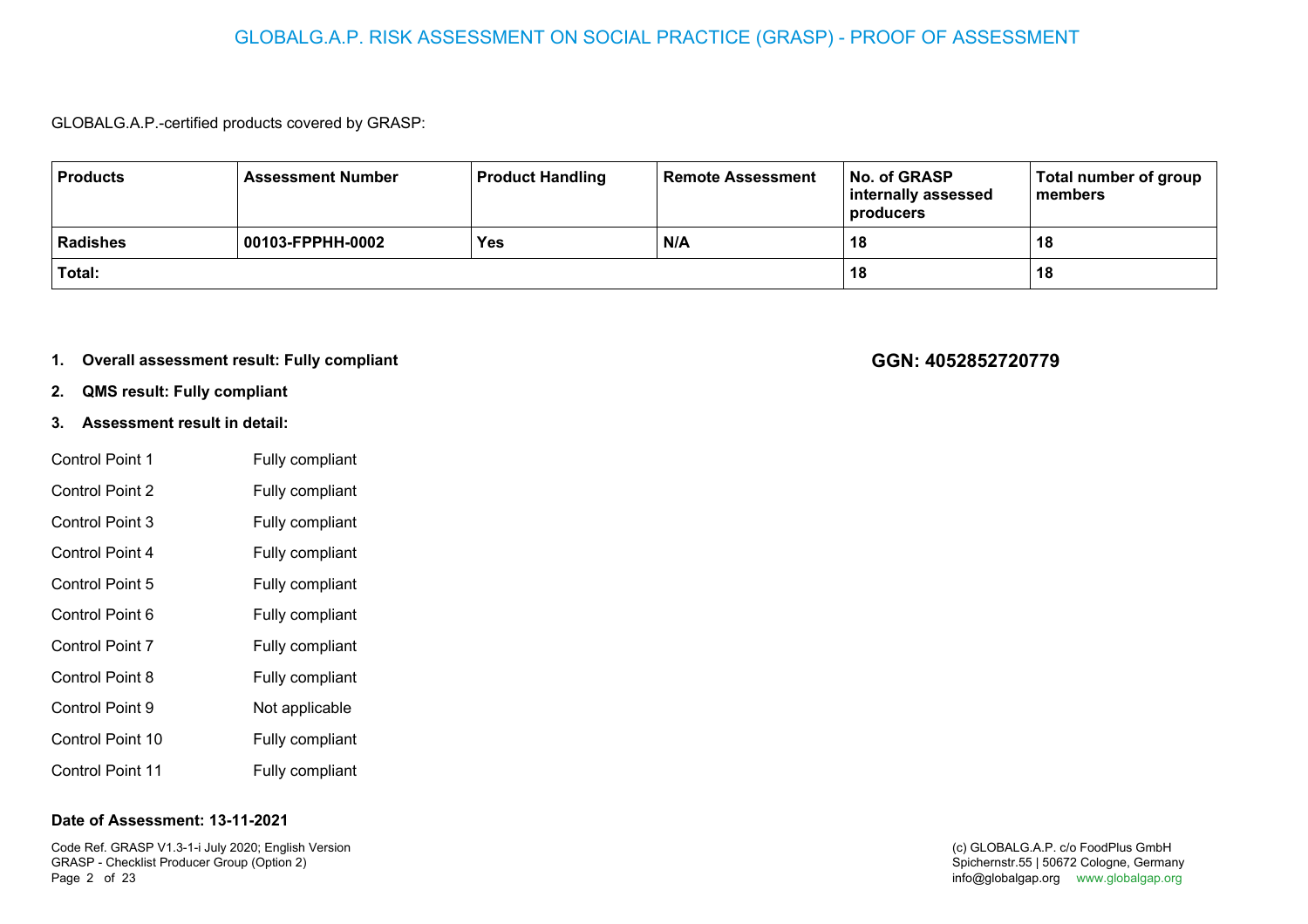**Date of Upload: 30-11-2021**

**Validity: 04-12-2021 - 03-12-2022 (depending on GLOBALG.A.P. certificate validity)**

**The actual status of this proof is always displayed at: https://database.globalgap.org**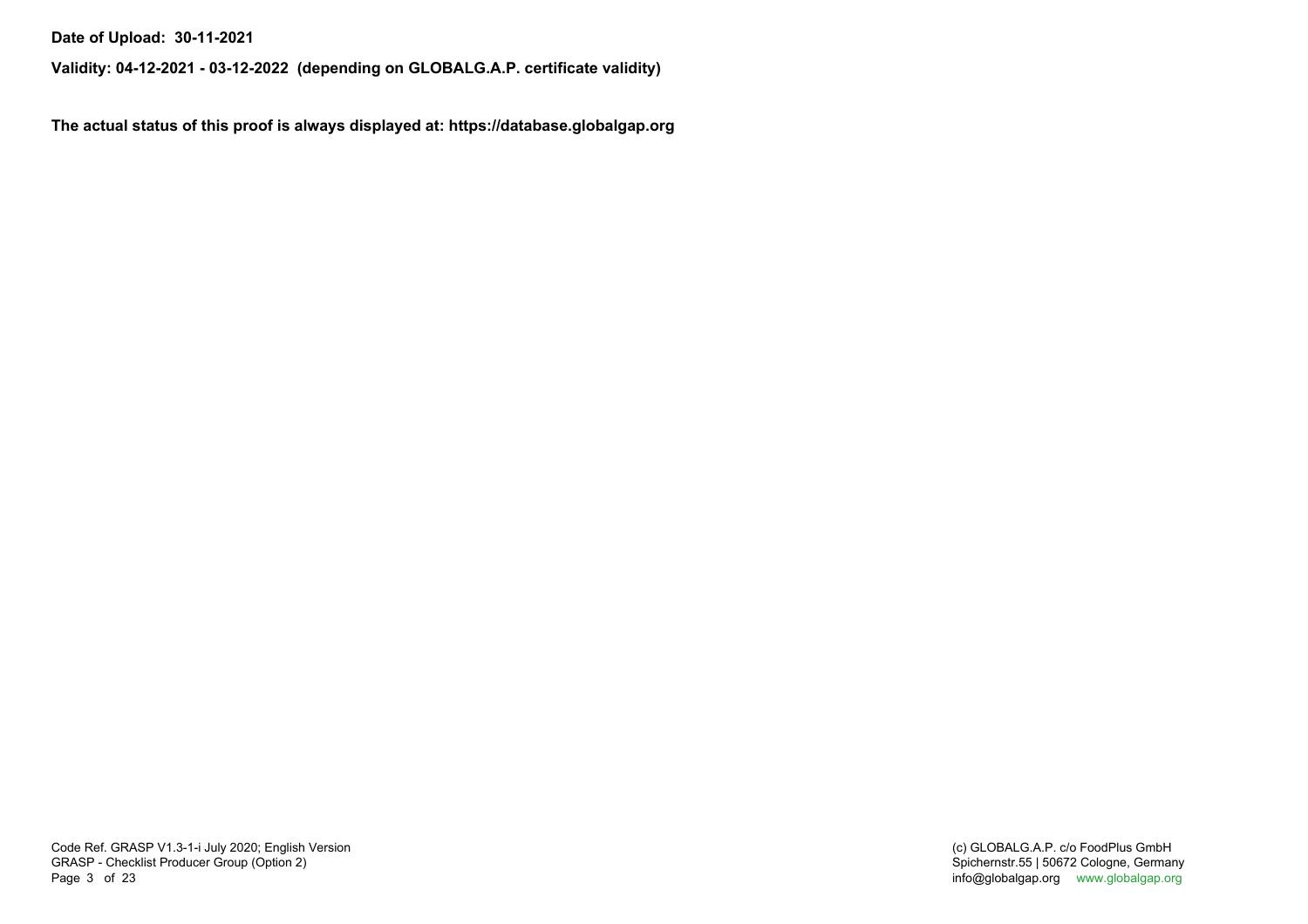

# GLOBALG.A.P. RISK ASSESSMENT ON SOCIAL PRACTICE

GRASP Checklist - Version 1.3-1-i

Checklist Producer Group (Option 2)Valid from: July 2020Mandatory from: October 2020



Code Ref. GRASP V1.3-1-i July 2020; English VersionGRASP - Checklist Producer Group (Option 2)Page 4 of 23 of 23 **of the contract of the contract of the contract of the contract of the contract of the contract of the contract of the contract of the contract of the contract of the contract of the contract of the contract of the** 

(c) GLOBALG.A.P. c/o FoodPlus GmbHSpichernstr.55 | 50672 Cologne, Germany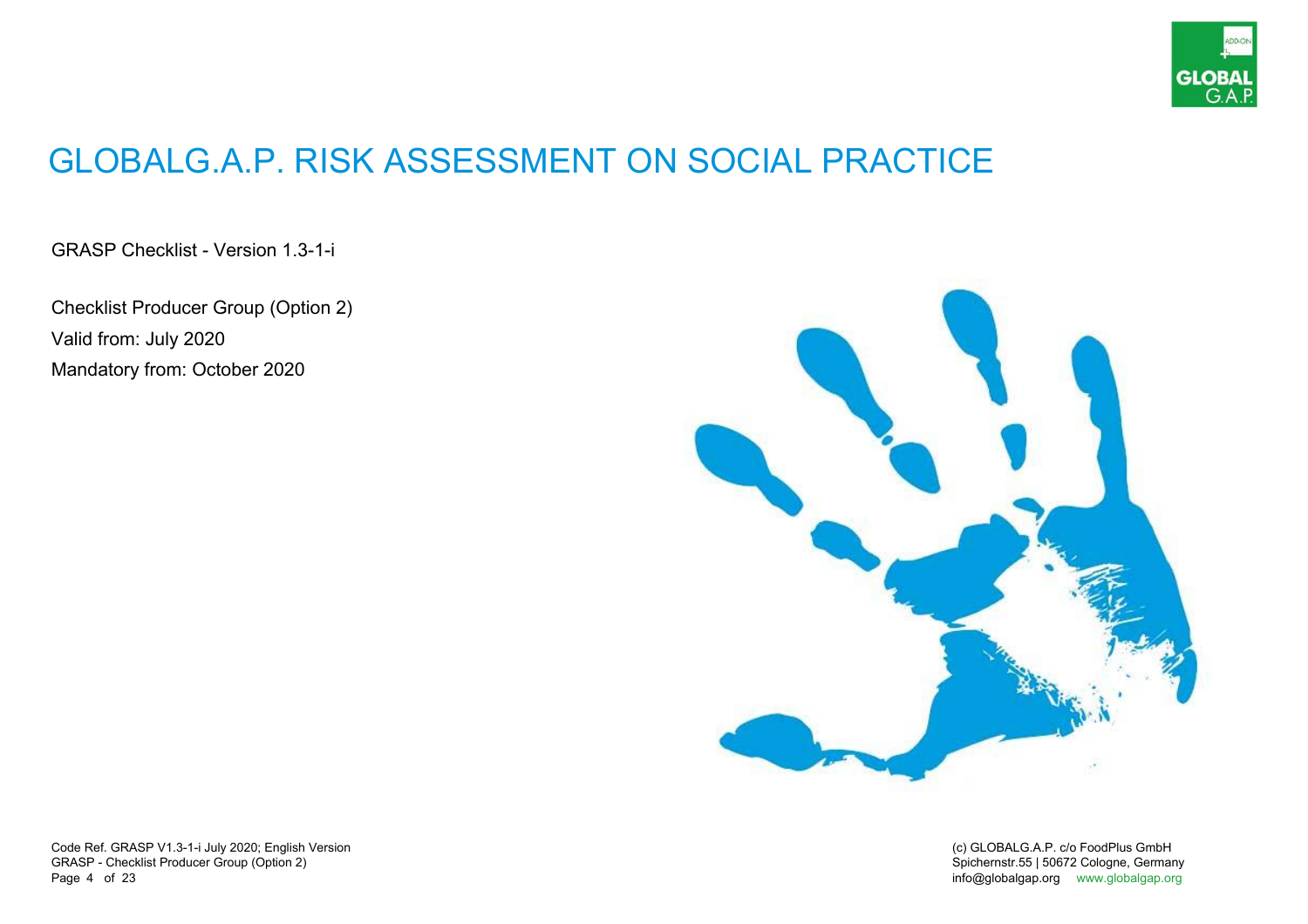| 1. CERTIFICATE HOLDER REGISTRATION DATA                                                                           |                          |                  |             |                  |  |  |                                          |            |                     |  |
|-------------------------------------------------------------------------------------------------------------------|--------------------------|------------------|-------------|------------------|--|--|------------------------------------------|------------|---------------------|--|
| Producer Group GGN/GLN:*                                                                                          | 4052852720779            |                  |             | Registration N°: |  |  | 3388                                     |            |                     |  |
| Company name:*                                                                                                    | Ortolanda Op             |                  |             | Address:*        |  |  | Via Migliara 45, nº 156 A - 04100 Latina |            |                     |  |
| Telephone:*                                                                                                       | 0773-209087              |                  |             |                  |  |  |                                          |            |                     |  |
| Email:                                                                                                            | borgograppa@ortoanda.com |                  |             | Fax:             |  |  |                                          |            |                     |  |
| Assessment date:*                                                                                                 | 13/11/2021               | Contact person:* |             |                  |  |  | $N^{\circ}$ 2                            |            |                     |  |
| Previous assessment date(s):                                                                                      |                          |                  |             |                  |  |  |                                          |            |                     |  |
| Does the producer group have any other external audits or certification covering social practices? If yes, which? |                          |                  |             |                  |  |  |                                          |            |                     |  |
| Standard 1:                                                                                                       | Standard 2:              |                  |             | Standard 3:      |  |  | Standard 4:                              |            |                     |  |
| Valid to:                                                                                                         | Valid to:                |                  |             | Valid to:        |  |  | Valid to:                                |            |                     |  |
|                                                                                                                   |                          |                  |             |                  |  |  |                                          |            |                     |  |
| Has the Certification Body detected any significant breach of legal requirements concerning labor conditions?     |                          |                  |             |                  |  |  | $\Box$                                   | <b>YES</b> | $\Box$<br><b>NO</b> |  |
| Has the Certification Body reported this finding to the local/national responsible and competent authority?       |                          |                  |             |                  |  |  | $\Box$                                   | <b>YES</b> | $\Box$<br>NO        |  |
| Comments:                                                                                                         |                          |                  |             |                  |  |  |                                          |            |                     |  |
|                                                                                                                   |                          |                  |             |                  |  |  |                                          |            |                     |  |
|                                                                                                                   |                          |                  |             |                  |  |  |                                          |            |                     |  |
| Company description: Azienda che produce e lavora ravanelli                                                       |                          |                  |             |                  |  |  |                                          |            |                     |  |
|                                                                                                                   |                          |                  |             |                  |  |  |                                          |            |                     |  |
|                                                                                                                   |                          |                  |             |                  |  |  |                                          |            |                     |  |
|                                                                                                                   |                          |                  | <b>YEAR</b> |                  |  |  |                                          |            |                     |  |
| Total number of producer group members participating in GRASP:                                                    |                          |                  |             |                  |  |  |                                          |            |                     |  |
| Total number of producer group members included in the GLOBALG.A.P. IFA Certificate:                              |                          |                  |             |                  |  |  |                                          |            |                     |  |
| Total number of externally assessed GRASP producer group members:                                                 |                          |                  |             |                  |  |  |                                          |            |                     |  |
| * Mandatory field                                                                                                 |                          |                  |             |                  |  |  |                                          |            |                     |  |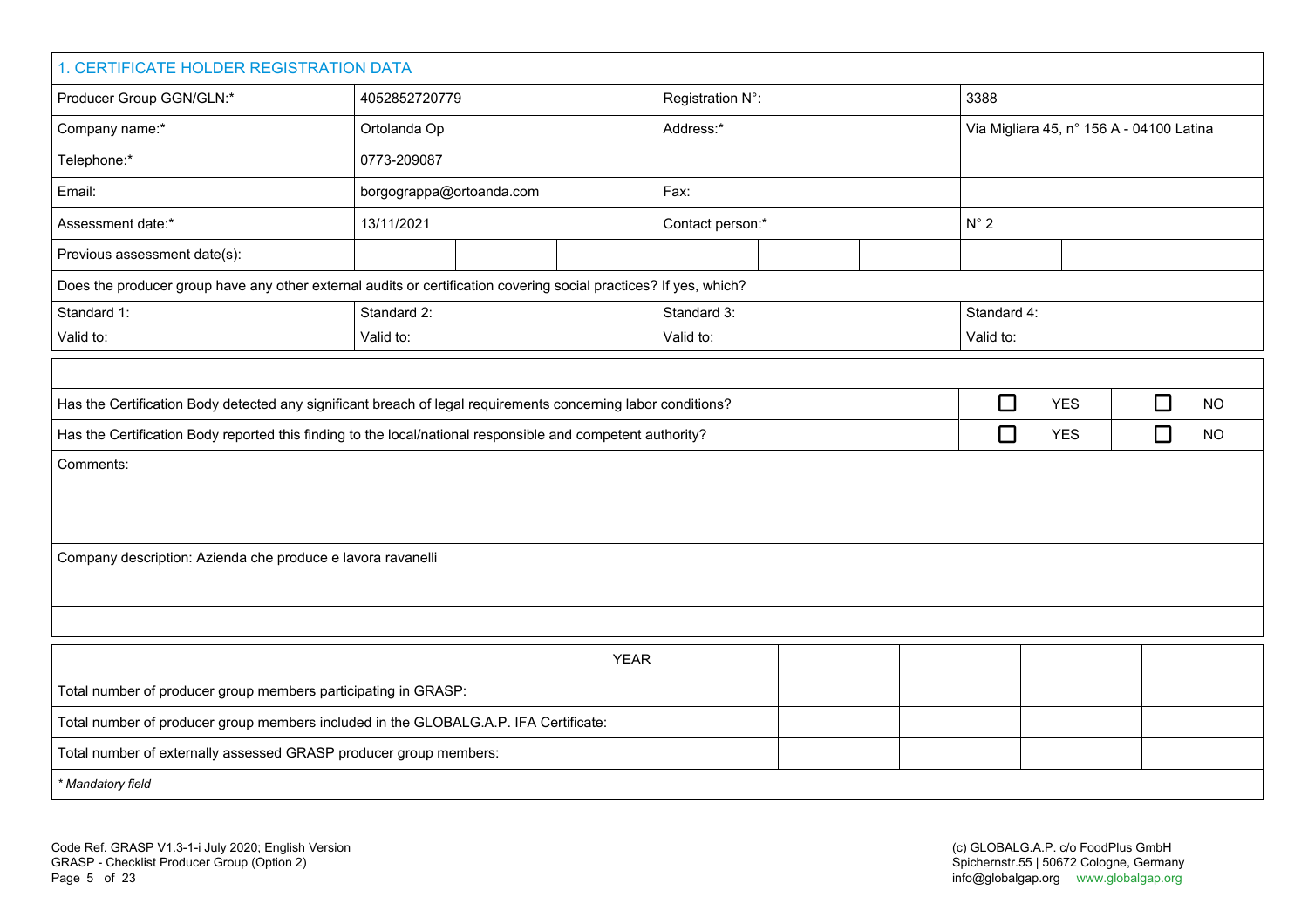|               | List the GLOBALG.A.P. Numbers (GGN) or Global Location Number (GLN) of the externally assessed GRASP producer group members: |                                                    |                                                                        |                         |               |                                      |                |        |                                        |                                                                    |  |
|---------------|------------------------------------------------------------------------------------------------------------------------------|----------------------------------------------------|------------------------------------------------------------------------|-------------------------|---------------|--------------------------------------|----------------|--------|----------------------------------------|--------------------------------------------------------------------|--|
| 4049928650627 |                                                                                                                              | 4052852731843                                      | 4052852731812                                                          | 4063061986641           | 4063061986634 |                                      |                |        |                                        |                                                                    |  |
|               |                                                                                                                              |                                                    |                                                                        |                         |               |                                      |                |        |                                        |                                                                    |  |
|               |                                                                                                                              |                                                    |                                                                        |                         |               |                                      |                |        |                                        |                                                                    |  |
|               |                                                                                                                              |                                                    |                                                                        |                         |               |                                      |                |        |                                        |                                                                    |  |
|               |                                                                                                                              |                                                    |                                                                        |                         |               |                                      |                |        |                                        |                                                                    |  |
|               |                                                                                                                              |                                                    | Are produce handling (PH) facilities included in the GRASP assessment? |                         |               |                                      | <b>Ø</b> YES   | $\Box$ | <b>NO</b>                              |                                                                    |  |
|               |                                                                                                                              | Is produce handling sub-contracted?                |                                                                        |                         |               | □                                    | <b>YES</b>     | ☑      | <b>NO</b>                              |                                                                    |  |
|               | Does the produce handling facility(ies) have any social standards implemented?                                               |                                                    | $\Box$                                                                 | <b>YES</b>              | ☑             | <b>NO</b>                            | If yes, which? |        |                                        |                                                                    |  |
|               |                                                                                                                              |                                                    | If yes:                                                                | Name of the PH company: |               |                                      |                |        |                                        |                                                                    |  |
|               |                                                                                                                              |                                                    |                                                                        |                         |               |                                      |                |        |                                        | GGN/GLN of the PH company (if applicable):                         |  |
|               |                                                                                                                              | Name and location of the assessed PH Facilities:   |                                                                        |                         |               |                                      |                |        |                                        |                                                                    |  |
| PH Facility 1 |                                                                                                                              |                                                    |                                                                        |                         |               | PH Facility 4                        |                |        |                                        |                                                                    |  |
| PH Facility 2 |                                                                                                                              |                                                    |                                                                        |                         |               | PH Facility 5                        |                |        |                                        |                                                                    |  |
| PH Facility 3 |                                                                                                                              |                                                    |                                                                        |                         |               | PH Facility 6                        |                |        |                                        |                                                                    |  |
|               |                                                                                                                              | Does the company subcontract any other activities? |                                                                        |                         |               | ☑                                    | <b>YES</b>     |        | $\Box$<br><b>NO</b>                    |                                                                    |  |
|               | If yes, which one?                                                                                                           |                                                    |                                                                        |                         |               |                                      |                |        |                                        | Are the subcontracted activities included in the GRASP assessment? |  |
|               |                                                                                                                              | ☑                                                  | Pest and rodent control                                                |                         |               | $\Box$                               | <b>YES</b>     |        | $\boldsymbol{\mathsf{z}}$<br><b>NO</b> |                                                                    |  |
|               | $\Box$<br>Crop protection                                                                                                    |                                                    | $\Box$                                                                 | <b>YES</b>              |               | $\overline{\mathbf{S}}$<br><b>NO</b> |                |        |                                        |                                                                    |  |
|               |                                                                                                                              | $\Box$<br>Harvest                                  |                                                                        |                         |               | □                                    | <b>YES</b>     |        | ☑<br><b>NO</b>                         |                                                                    |  |
|               |                                                                                                                              | □                                                  | Others (please specify): Ditta esterna per derattizzazione             |                         |               | $\Box$                               | <b>YES</b>     |        | ☑<br><b>NO</b>                         |                                                                    |  |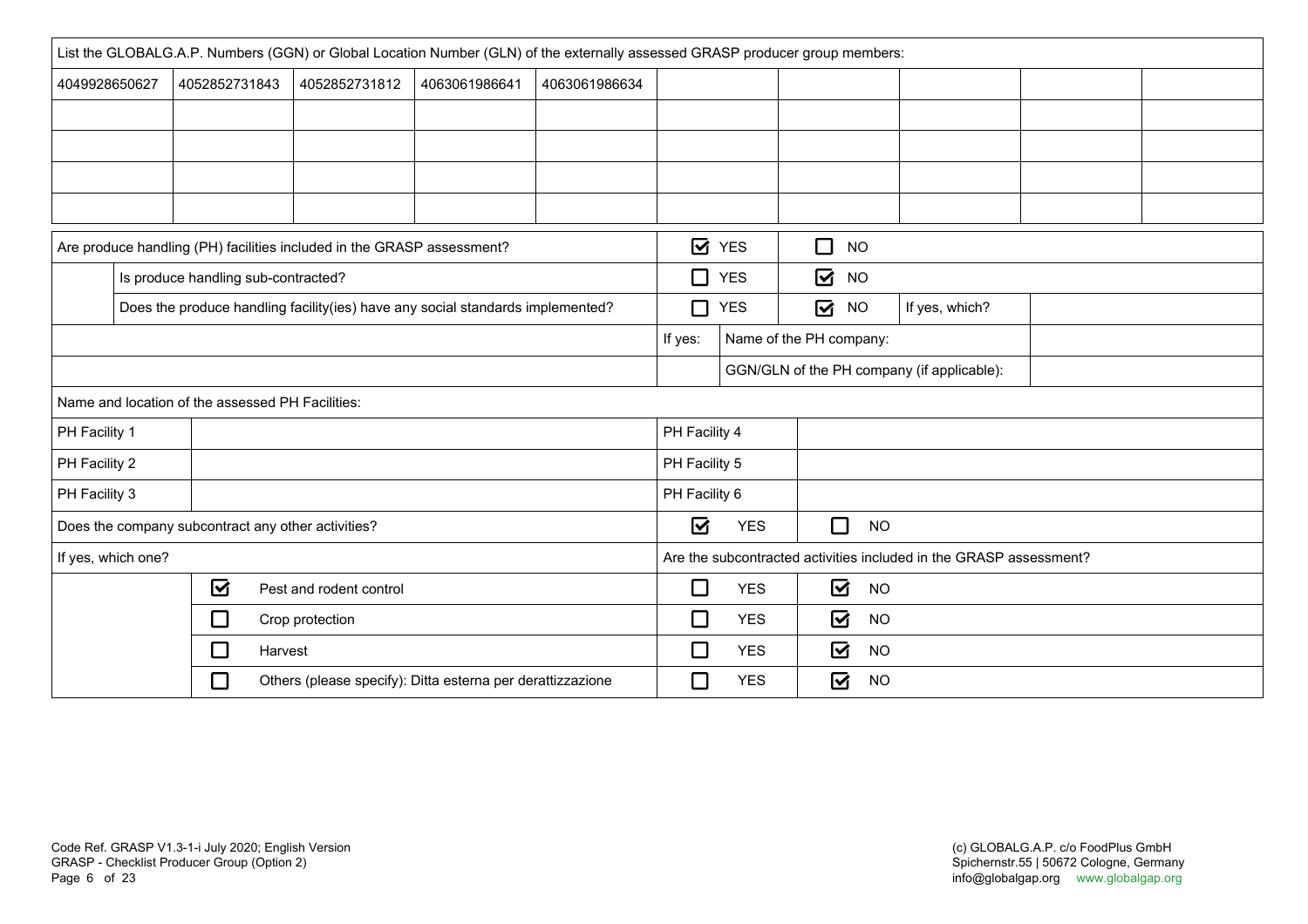| 2. STRUCTURE OF EMPLOYMENT                  |           |                               |        |           |                              |                                                                                       |           |                          |        |     |
|---------------------------------------------|-----------|-------------------------------|--------|-----------|------------------------------|---------------------------------------------------------------------------------------|-----------|--------------------------|--------|-----|
| Month(s) of peak season (if<br>applicable): |           |                               |        |           |                              | % of employees living in<br>accommodation provided by<br>the company (if applicable): |           |                          |        |     |
| Nationalities of employees                  |           | Comunitari ed Extracomunitari |        |           |                              |                                                                                       |           |                          |        |     |
| Total number of employees                   | Local     |                               |        |           | <b>Cross-Border Migrants</b> |                                                                                       |           | <b>National Migrants</b> |        |     |
|                                             | Permanent | Temporary                     | Agency | Permanent | Temporary                    | Agency                                                                                | Permanent | Temporary                | Agency |     |
| in agricultural production                  | З         | 75                            |        |           |                              |                                                                                       | 0         |                          |        | 151 |
| in product handling facility (ies)          | 13        | 41                            |        |           | 0                            |                                                                                       | 0         |                          |        | 95  |
| Total                                       |           | 116                           |        |           |                              |                                                                                       | 0         |                          |        | 375 |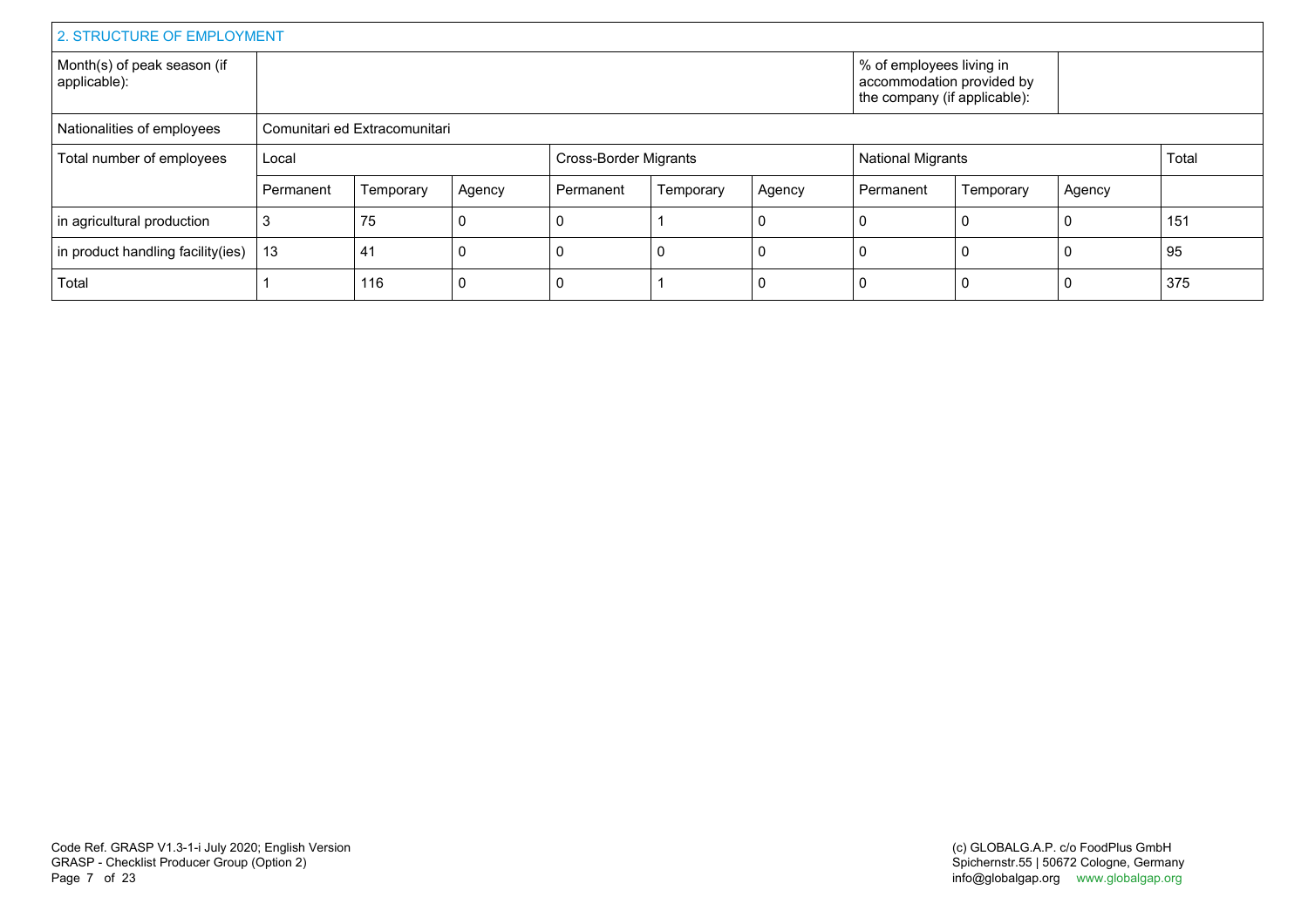| 3. PRESENCE DURING THE ASSESSMENT                                                                                                                             |                                                                      |                     |                                                              |                |                                  |                                      |
|---------------------------------------------------------------------------------------------------------------------------------------------------------------|----------------------------------------------------------------------|---------------------|--------------------------------------------------------------|----------------|----------------------------------|--------------------------------------|
|                                                                                                                                                               | SITE MANAGEMENT                                                      |                     | PERSON RESPONSIBLE FOR THE<br><b>IMPLEMENTATION OF GRASP</b> |                | <b>EMPLOYEES' REPRESENTATIVE</b> |                                      |
| Names <sup>1</sup> :                                                                                                                                          |                                                                      |                     |                                                              |                |                                  |                                      |
| Present at the opening meeting?                                                                                                                               | ☑<br><b>YES</b>                                                      | $\Box$<br><b>NO</b> | $\overline{\mathbf{M}}$<br><b>YES</b>                        | П<br><b>NO</b> | П<br><b>YES</b>                  | $\overline{\mathbf{z}}$<br><b>NO</b> |
| Present at the assessment?                                                                                                                                    | ☑<br><b>YES</b>                                                      | $\Box$<br><b>NO</b> | ☑<br><b>YES</b>                                              | □<br><b>NO</b> | ☑<br><b>YES</b>                  | □<br><b>NO</b>                       |
| Present at the closing meeting?                                                                                                                               | ☑<br><b>YES</b>                                                      | П<br><b>NO</b>      | $\overline{\mathbf{z}}$<br><b>YES</b>                        | П<br><b>NO</b> | П<br><b>YES</b>                  | ☑<br><b>NO</b>                       |
| <b>OVERALL ASSESSMENT RESULT:</b>                                                                                                                             | (Calculated automatically based on the results per sub-controlpoint) |                     | <b>Fully compliant</b>                                       |                |                                  |                                      |
| Assessment results reviewed with company<br>management?                                                                                                       | ☑<br><b>YES</b>                                                      | П<br><b>NO</b>      |                                                              |                |                                  |                                      |
| Name of certification body:                                                                                                                                   | <b>CSQA</b>                                                          |                     | Duration of the assessment:                                  |                | 6                                |                                      |
| Name of assessor:                                                                                                                                             | Zottola Raffaele (RGV) - Antonio Pignataro<br>(IEU)                  |                     |                                                              |                |                                  |                                      |
| Name of company management:                                                                                                                                   | N <sub>1</sub>                                                       |                     |                                                              |                |                                  |                                      |
| <sup>1</sup> Only mention the names if the persons have agreed to release there personal data to be uploaded with the checklist to the GLOBALG.A.P. Database. |                                                                      |                     |                                                              |                |                                  |                                      |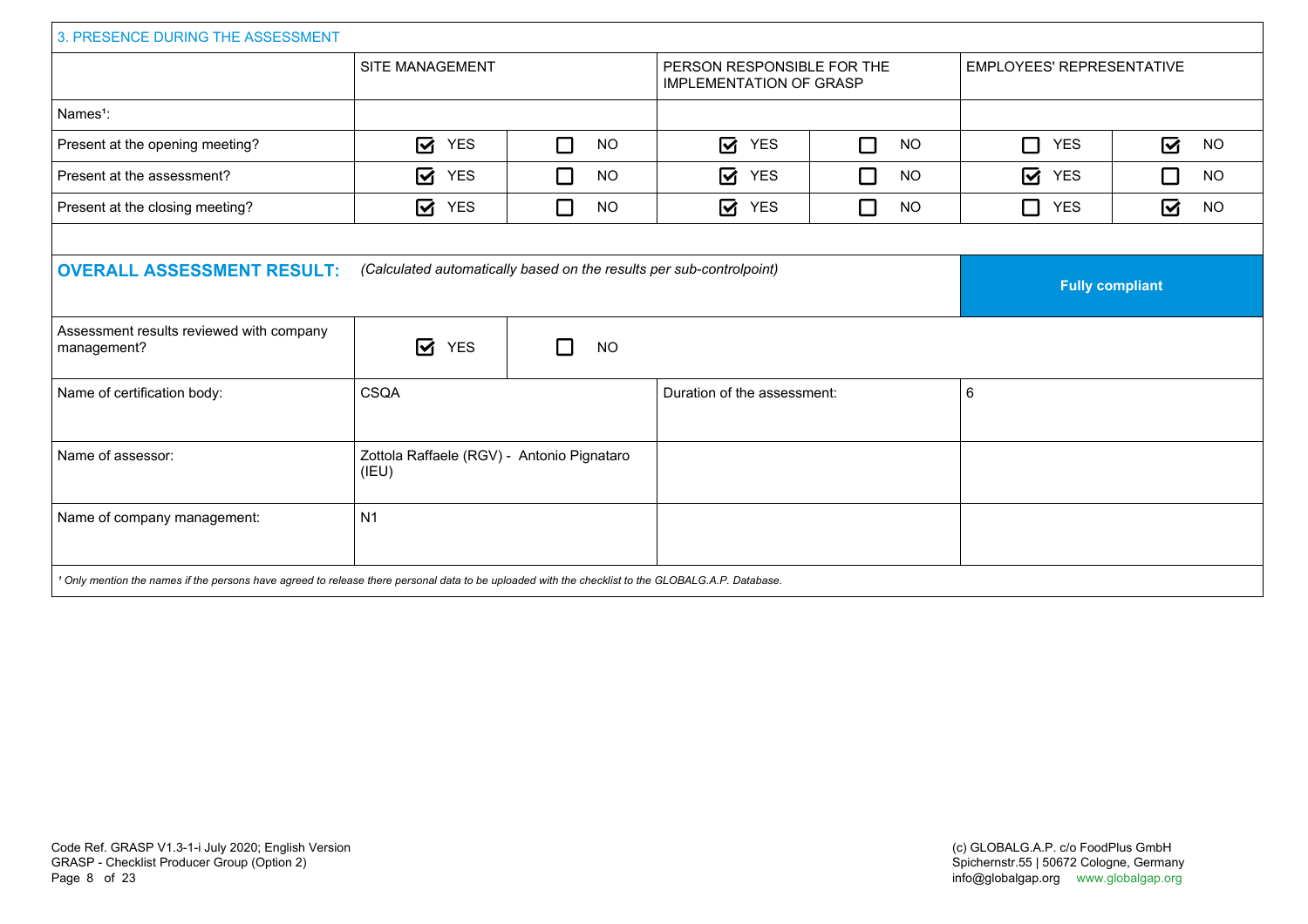#### GRASP CHECKLIST

| $\mathsf{N}^\circ$ | CONTROL POINT & COMPLIANCE CRITERIA                                                                                                                                                                                                                                                                                                                                                                                                                                                                                                                                                                                                                                                                                                                                                                                                                         | <b>VERIFICATION</b> |                | <b>COMPLIANCE</b> |     |  |  |  |  |  |  |
|--------------------|-------------------------------------------------------------------------------------------------------------------------------------------------------------------------------------------------------------------------------------------------------------------------------------------------------------------------------------------------------------------------------------------------------------------------------------------------------------------------------------------------------------------------------------------------------------------------------------------------------------------------------------------------------------------------------------------------------------------------------------------------------------------------------------------------------------------------------------------------------------|---------------------|----------------|-------------------|-----|--|--|--|--|--|--|
|                    |                                                                                                                                                                                                                                                                                                                                                                                                                                                                                                                                                                                                                                                                                                                                                                                                                                                             |                     | Y              | N                 | N/A |  |  |  |  |  |  |
|                    | <b>EMPLOYEES' REPRESENTATIVE(S)</b>                                                                                                                                                                                                                                                                                                                                                                                                                                                                                                                                                                                                                                                                                                                                                                                                                         |                     |                |                   |     |  |  |  |  |  |  |
| $\mathbf{1}$       | CP: Is there at least one employee or an employees' council to represent the interests of the staff to the management through regular meetings where labor issues are addressed?                                                                                                                                                                                                                                                                                                                                                                                                                                                                                                                                                                                                                                                                            |                     |                |                   |     |  |  |  |  |  |  |
|                    | CC: Documentation demonstrates that an employees' representative(s) or an employees' council representing the interests of the employees to the management is elected or in<br>exceptional cases nominated by all employees and recognized by the management. The election or nomination takes place in the ongoing year or production period and is<br>communicated to all employees. This employees' representative(s) shall be aware of his/her/their role and rights and be able to discuss complaints and suggestions with the<br>management. Meetings between employees' representative(s) and management occur at accurate frequency. The dialogue taking place in such meetings is duly documented. If a<br>producer group member has less than 5 employees, it is allowed to have an employees' representative at the level of the producer group. |                     |                |                   |     |  |  |  |  |  |  |
| 1.1                | The election/nomination procedure has been defined and communicated to all employees.                                                                                                                                                                                                                                                                                                                                                                                                                                                                                                                                                                                                                                                                                                                                                                       |                     | $\overline{2}$ | $\Omega$          | 4   |  |  |  |  |  |  |
| 1.2                | Documentation shows that the election and the counting of votes were carried out fairly and openly. In case of<br>representative(s) not elected but nominated, there is a document justifying why elections could not take place.                                                                                                                                                                                                                                                                                                                                                                                                                                                                                                                                                                                                                           | f<br>$\bullet$      | $\overline{2}$ | $\mathbf{0}$      | 4   |  |  |  |  |  |  |
| 1.3                | The results of the election (name of employees' representative(s) or in case of council composition of the council) were<br>communicated to all employees.                                                                                                                                                                                                                                                                                                                                                                                                                                                                                                                                                                                                                                                                                                  | I,                  | $\overline{2}$ | $\mathbf{0}$      | 4   |  |  |  |  |  |  |
| 1.4                | The election/nomination has taken place in the ongoing year or production period. The representation is current (all<br>elected/nominated person(s) according to the list still working for the company).                                                                                                                                                                                                                                                                                                                                                                                                                                                                                                                                                                                                                                                   | ſ.                  | $\overline{2}$ | $\Omega$          | 4   |  |  |  |  |  |  |
| 1.5                | The employees' representative(s) is/are recognized by the management and a job description clearly defines his/her/their<br>role and rights. The employees representative(s) is/are aware of his/her/their role and rights (in case of an employees'<br>council, all members are interviewed).                                                                                                                                                                                                                                                                                                                                                                                                                                                                                                                                                              | ſ.                  | $\overline{2}$ | $\Omega$          | 4   |  |  |  |  |  |  |
| 1.6                | There is documentary evidence of regular meetings at accurate frequency between the employees' representative(s) and<br>the management, where GRASP related issues are addressed.                                                                                                                                                                                                                                                                                                                                                                                                                                                                                                                                                                                                                                                                           | Œ,                  | $\overline{2}$ | $\Omega$          | 4   |  |  |  |  |  |  |
|                    | <b>COMPLIANCE LEVEL CONTROL POINT 1:</b><br>(Calculated automatically based on the results per sub-controlpoint)                                                                                                                                                                                                                                                                                                                                                                                                                                                                                                                                                                                                                                                                                                                                            |                     |                | Fully compliant   |     |  |  |  |  |  |  |
|                    | Evidence/Remarks: Magazzino:Verbale di elezione rev 01 del 1.09.2018, elezione del 2.11.202. Eletto n°3 unilav protocollo n° 00164573 del 30.03.2013, lavoro a tempo indeterminato,contratto<br>nazionale per operai aziende agricole e floro-vivaiste, livello inquadramento Area 2 Intervista a n: 3 -4 - 5 - 6-7-8. Campo:Verbale di elezione rev 01 del 1.09.2018, elezione del 2.11.202. Eletto<br>n°3 unilav protocollo n° 00151118del 30.09.2014, lavoro a tempo indeterminato, contratto nazionale per operai aziende agricole e floro-vivaiste, livello inquadramento Area 3 Intervista a n: 3-4 -<br>5 - 6 -7 - 8 - 9; Ortolanda agricola: Il rappresentante dei lavoratori per le buone pratiche sociali (di seguito indicato sempliecemente RLbps) di cui si omette il nome completo per privacy (n.2), è<br>stato nominato in data 02/10/2021  |                     |                |                   |     |  |  |  |  |  |  |
|                    | <b>Corrective Actions:</b>                                                                                                                                                                                                                                                                                                                                                                                                                                                                                                                                                                                                                                                                                                                                                                                                                                  |                     |                |                   |     |  |  |  |  |  |  |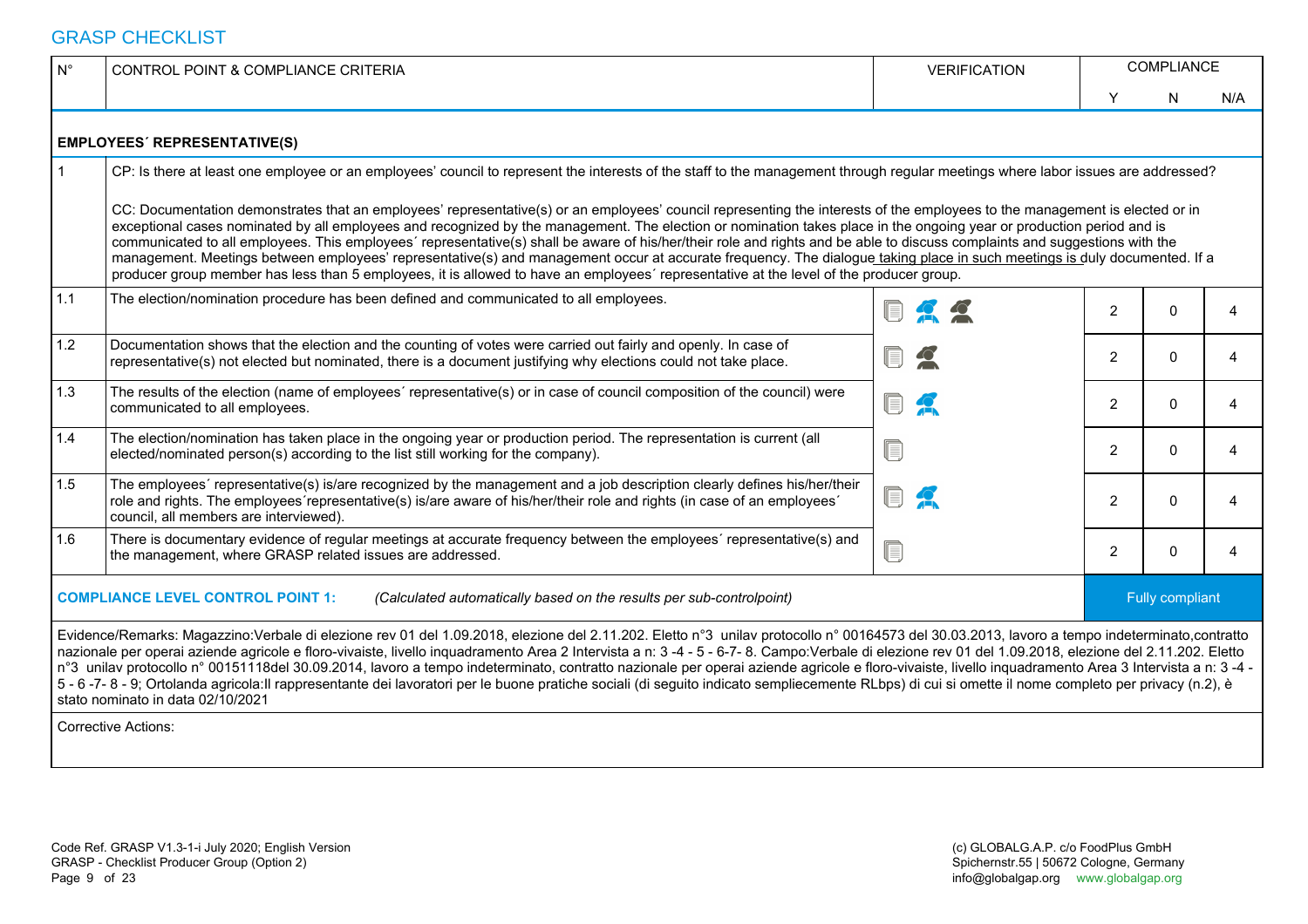| $N^{\circ}$    | CONTROL POINT & COMPLIANCE CRITERIA                                                                                                                                                                                                                                                                                                                                                                                                                                                                         | <b>VERIFICATION</b>             | <b>COMPLIANCE</b> |                 |     |  |  |
|----------------|-------------------------------------------------------------------------------------------------------------------------------------------------------------------------------------------------------------------------------------------------------------------------------------------------------------------------------------------------------------------------------------------------------------------------------------------------------------------------------------------------------------|---------------------------------|-------------------|-----------------|-----|--|--|
|                |                                                                                                                                                                                                                                                                                                                                                                                                                                                                                                             |                                 | Y                 | N               | N/A |  |  |
|                | <b>COMPLAINT PROCEDURE</b>                                                                                                                                                                                                                                                                                                                                                                                                                                                                                  |                                 |                   |                 |     |  |  |
| $\overline{2}$ | CP: Is there a complaint and suggestion procedure available and implemented in the company through which employees can make a complaint or suggestion?                                                                                                                                                                                                                                                                                                                                                      |                                 |                   |                 |     |  |  |
|                | CC: A complaint and suggestion procedure appropriate to the size of the company exists. The employees are regularly informed about its existence, complaints and suggestions can be<br>made without being penalized and are discussed in meetings between the employees' representative(s) and the management. The procedure specifies a timeframe to answer<br>complaints and suggestions and take corrective actions. Complaints, suggestions and their follow-up from the last 24 months are documented. |                                 |                   |                 |     |  |  |
| 2.1            | A documented complaint and suggestion procedure is available, appropriate to the size of the company.                                                                                                                                                                                                                                                                                                                                                                                                       |                                 | 6                 | 0               | 0   |  |  |
| 2.2            | Employees are regularly and actively informed about the complaint and suggestion procedure.                                                                                                                                                                                                                                                                                                                                                                                                                 |                                 | 4                 | 0               | 2   |  |  |
| 2.3            | The procedure states clearly that employees will not be penalized for filing complaints or suggestions.                                                                                                                                                                                                                                                                                                                                                                                                     |                                 | 6                 | $\Omega$        | 0   |  |  |
| 2.4            | Complaints and suggestions are discussed in meetings between the employees' representative(s) and the management.                                                                                                                                                                                                                                                                                                                                                                                           | A                               | 4                 | $\Omega$        | 2   |  |  |
| 2.5            | The procedure sets a timeframe to resolve complaints and suggestions (e.g. during the next month).                                                                                                                                                                                                                                                                                                                                                                                                          |                                 | $\overline{2}$    | $\Omega$        | 4   |  |  |
| 2.6            | The complaints, suggestions and their follow-up are documented and available for the last 24 months.                                                                                                                                                                                                                                                                                                                                                                                                        | $\textcolor{red}{\blacksquare}$ | $\mathbf{0}$      | <sup>n</sup>    | 6   |  |  |
|                | <b>COMPLIANCE LEVEL CONTROL POINT 2:</b><br>(Calculated automatically based on the results per sub-controlpoint)                                                                                                                                                                                                                                                                                                                                                                                            |                                 |                   | Fully compliant |     |  |  |
|                | Evidence/Remarks: Magazzino: Visionata la Procedura Segnalazioni Rev 01 del 1.09.2018. Previsto anche un modulo sul quale registrare la segnalazione. Al momento non risultano esserci<br>state segnalazioni da parte dei dipendenti. Presente formazione del 2.11.2021. Intervista a n: 3 -4 - 5 - 6-7-8;                                                                                                                                                                                                  |                                 |                   |                 |     |  |  |
|                | <b>Corrective Actions:</b>                                                                                                                                                                                                                                                                                                                                                                                                                                                                                  |                                 |                   |                 |     |  |  |
|                |                                                                                                                                                                                                                                                                                                                                                                                                                                                                                                             |                                 |                   |                 |     |  |  |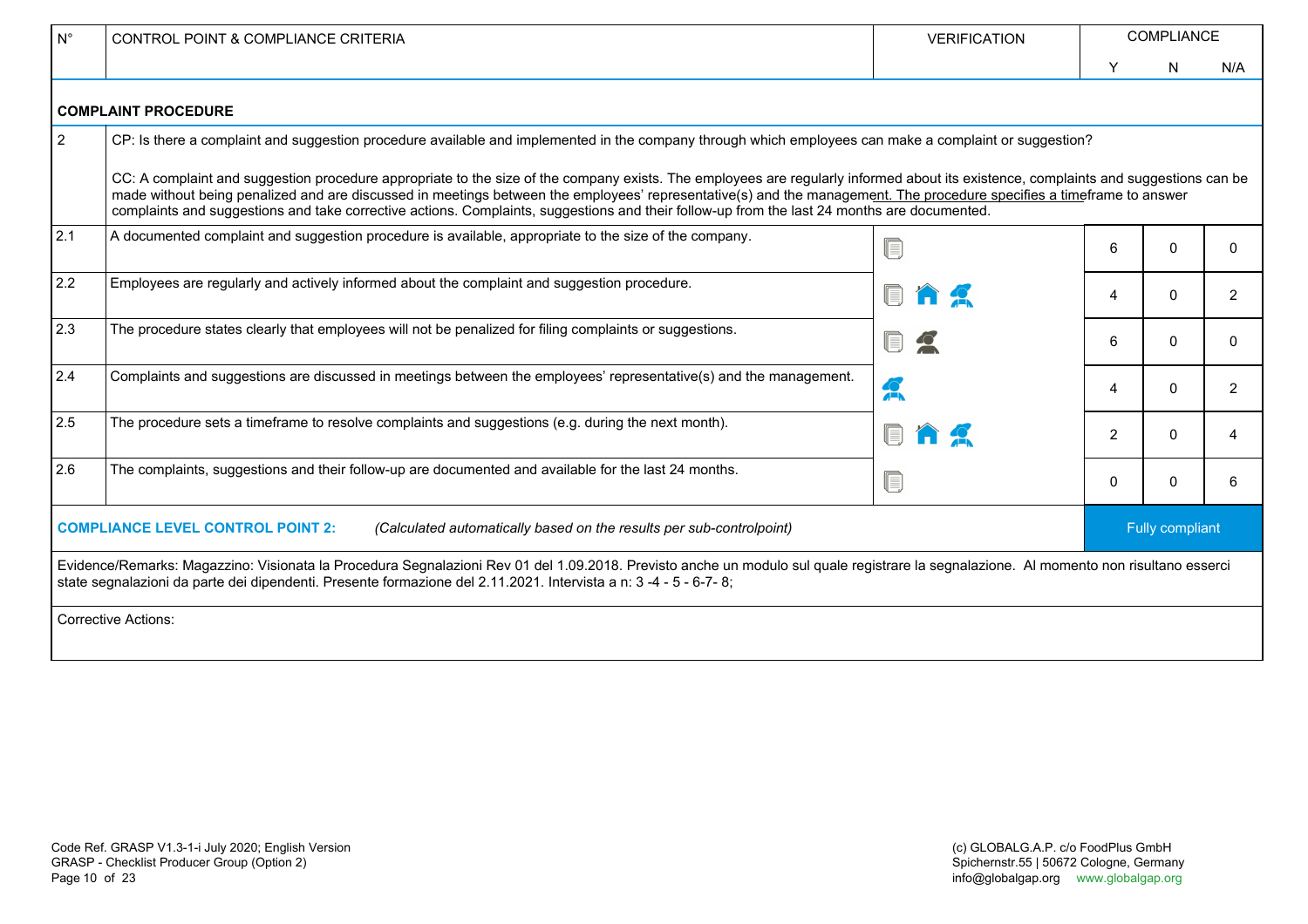| $N^{\circ}$ | <b>CONTROL POINT &amp; COMPLIANCE CRITERIA</b>                                                                                                                                                                                                                                                                                                                                                                                                                                                                                                                                                                                                                                                                                                                                                                                                                                                                                                                                                                                                                                         | <b>VERIFICATION</b> | <b>COMPLIANCE</b> |                 |          |  |
|-------------|----------------------------------------------------------------------------------------------------------------------------------------------------------------------------------------------------------------------------------------------------------------------------------------------------------------------------------------------------------------------------------------------------------------------------------------------------------------------------------------------------------------------------------------------------------------------------------------------------------------------------------------------------------------------------------------------------------------------------------------------------------------------------------------------------------------------------------------------------------------------------------------------------------------------------------------------------------------------------------------------------------------------------------------------------------------------------------------|---------------------|-------------------|-----------------|----------|--|
|             |                                                                                                                                                                                                                                                                                                                                                                                                                                                                                                                                                                                                                                                                                                                                                                                                                                                                                                                                                                                                                                                                                        |                     | Y                 | N               | N/A      |  |
|             | <b>SELF-DECLARATION ON GOOD SOCIAL PRACTICES</b>                                                                                                                                                                                                                                                                                                                                                                                                                                                                                                                                                                                                                                                                                                                                                                                                                                                                                                                                                                                                                                       |                     |                   |                 |          |  |
| 3           | CP: Has a self-declaration on good social practice regarding human rights been signed by the management and the employees' representative(s) and has this been communicated to<br>the employees?<br>CC: The management and the employees' representative(s) have signed, displayed and put in practice a self-declaration assuring good social practice and human rights of all<br>employees. This declaration contains at least the commitment to the ILO core labor conventions (ILO Conventions: 111 on discrimination, 138 and 182 on minimum age and child labor,<br>29 and 105 on forced labor, 87 on freedom of association, 98 on the right to organize and collective bargaining, 100 on equal remuneration and 99 on minimum wage) and transparent<br>and non-discriminative hiring procedures and the complaint procedure. The self-declaration states that the employees' representative(s) can file complaints without personal sanctions.<br>The employees have been informed about the self-declaration and it is revised at least every 3 years or whenever necessary. |                     |                   |                 |          |  |
| 3.1         | The declaration is complete and contains at least all points referred to ILO core labor conventions.                                                                                                                                                                                                                                                                                                                                                                                                                                                                                                                                                                                                                                                                                                                                                                                                                                                                                                                                                                                   | $\blacksquare$      | 6                 | 0               | $\Omega$ |  |
| 3.2         | The declaration has been signed by the management and by the employees' representative(s).                                                                                                                                                                                                                                                                                                                                                                                                                                                                                                                                                                                                                                                                                                                                                                                                                                                                                                                                                                                             | Q                   | 2                 | $\mathbf{0}$    | 4        |  |
| 3.3         | The declaration is actively communicated to the employees (e.g. displayed on the production site/in the handling<br>unit/management office or attached to the working contract, information at meetings etc.).                                                                                                                                                                                                                                                                                                                                                                                                                                                                                                                                                                                                                                                                                                                                                                                                                                                                         |                     | $\overline{2}$    | $\Omega$        | 4        |  |
| 3.4         | The management, the responsible person for the implementation of GRASP and the employees' representative(s) know<br>the content of the declaration and confirm that it is put into practice.                                                                                                                                                                                                                                                                                                                                                                                                                                                                                                                                                                                                                                                                                                                                                                                                                                                                                           |                     | 2                 | $\Omega$        | 4        |  |
| 3.5         | It is stated that the employees' representative(s) can file complaints without personal sanctions.                                                                                                                                                                                                                                                                                                                                                                                                                                                                                                                                                                                                                                                                                                                                                                                                                                                                                                                                                                                     | ſ.                  | 2                 | $\Omega$        | 4        |  |
| 3.6         | The declaration is checked and revised at least every 3 years or whenever necessary.                                                                                                                                                                                                                                                                                                                                                                                                                                                                                                                                                                                                                                                                                                                                                                                                                                                                                                                                                                                                   | Q<br>$\mathbf{A}$   | 2                 | $\Omega$        | 4        |  |
|             | <b>COMPLIANCE LEVEL CONTROL POINT 3:</b><br>(Calculated automatically based on the results per sub-controlpoint)                                                                                                                                                                                                                                                                                                                                                                                                                                                                                                                                                                                                                                                                                                                                                                                                                                                                                                                                                                       |                     |                   | Fully compliant |          |  |
|             | Evidence/Remarks: Campo: Politica sulle buone pratiche sociali e il rispetto dei diritti umani rev 01 del 1.09.2018, sottoscritta dalla direzione e il R.L.Grasp. La politica è esposta all'interno delle<br>aziende per permetterne la diffusione. Tutti i requisiti del modulo sono rispettati e i rappresentanti sono a conoscenza dei contenuti della politica. Intervista a n: 2-3 -4 - 5 - 6-7- 8-9,<br><b>Corrective Actions:</b>                                                                                                                                                                                                                                                                                                                                                                                                                                                                                                                                                                                                                                               |                     |                   |                 |          |  |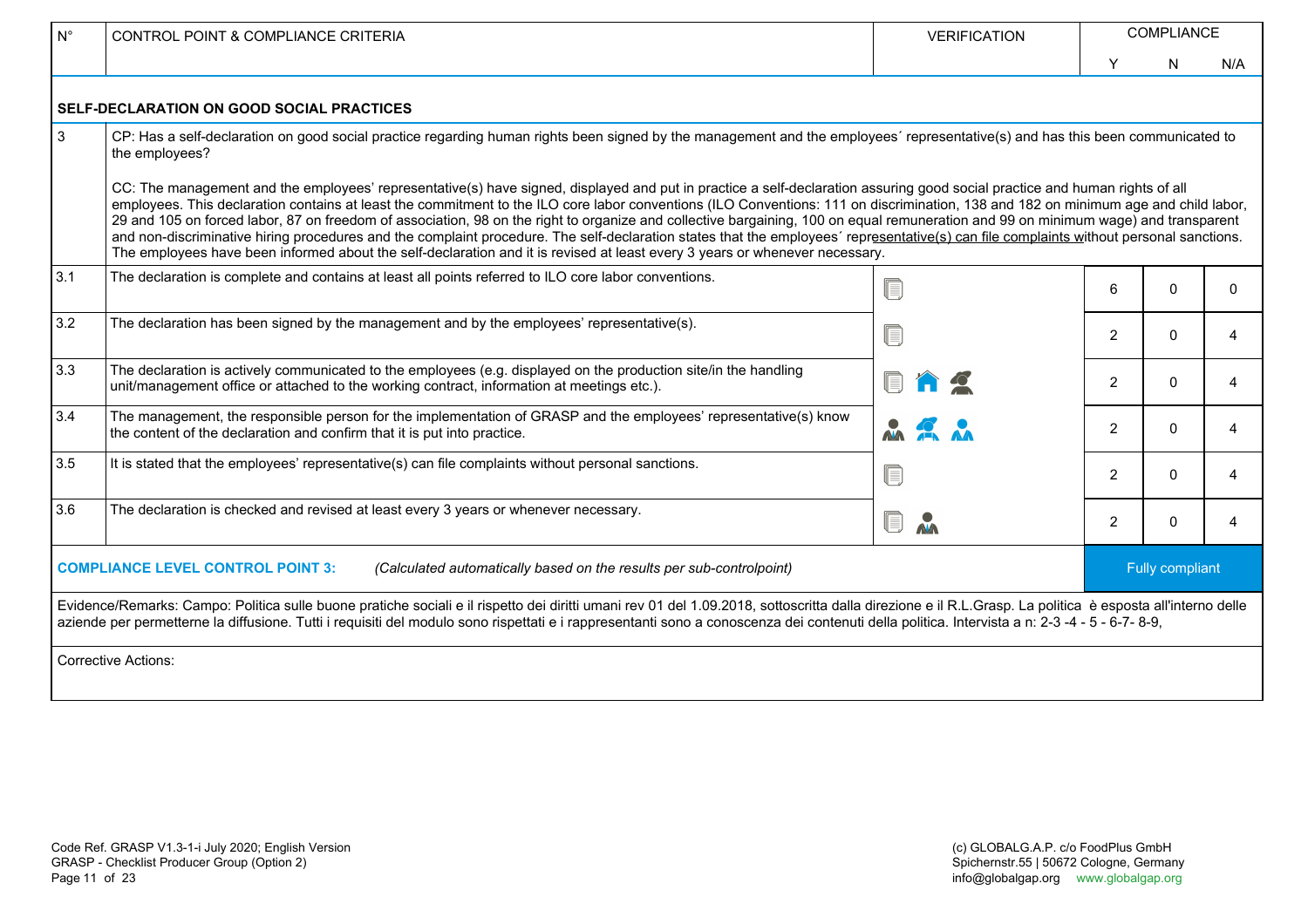| $N^{\circ}$    | <b>CONTROL POINT &amp; COMPLIANCE CRITERIA</b>                                                                                                                                                                                                                                                                                                                                                                                                                                                                          | <b>VERIFICATION</b> | COMPLIANCE     |                 |     |  |  |
|----------------|-------------------------------------------------------------------------------------------------------------------------------------------------------------------------------------------------------------------------------------------------------------------------------------------------------------------------------------------------------------------------------------------------------------------------------------------------------------------------------------------------------------------------|---------------------|----------------|-----------------|-----|--|--|
|                |                                                                                                                                                                                                                                                                                                                                                                                                                                                                                                                         |                     | Y              | N               | N/A |  |  |
|                | <b>ACCESS TO NATIONAL LABOUR REGULATIONS</b>                                                                                                                                                                                                                                                                                                                                                                                                                                                                            |                     |                |                 |     |  |  |
| $\overline{4}$ | CP: Do the person responsible for the implementation of GRASP (RGSP) and the employees' representative(s) have knowledge of or access to recent national labor regulations?                                                                                                                                                                                                                                                                                                                                             |                     |                |                 |     |  |  |
|                | CC: The person responsible for implementation of GRASP (RGSP) and the employees' representative(s) have knowledge of or access to national labor regulations, such as gross and<br>minimum wages, working hours, trade union membership, anti-discrimination, child labor, labor contracts, holiday and maternity leave. Both the RGSP and the employees'<br>representative(s) know the essential points of working conditions in agriculture as formulated in the applicable GRASP National Interpretation Guidelines. |                     |                |                 |     |  |  |
| 4.1            | The RGSP provides the employees' representative(s) with the valid labor regulations (e.g. the GRASP National<br>Interpretation Guidelines).                                                                                                                                                                                                                                                                                                                                                                             |                     | 2              | $\Omega$        | 4   |  |  |
| 4.2            | RGSP and employees' representative(s) have knowledge about or access to the valid labor regulations on gross and<br>minimum wages and deductions from wages.                                                                                                                                                                                                                                                                                                                                                            | $\sum_{\lambda}$    | $\overline{2}$ | $\Omega$        | 4   |  |  |
| 4.3            | RGSP and employees' representative(s) have knowledge about or access to the valid labor regulations on working hours.                                                                                                                                                                                                                                                                                                                                                                                                   | $\sum_{\lambda}$    | $\overline{2}$ | $\Omega$        | 4   |  |  |
| 4.4            | RGSP and employees' representative(s) have knowledge about or access to the valid labor regulations on freedom of<br>association and right to collective bargaining.                                                                                                                                                                                                                                                                                                                                                    |                     | $\overline{2}$ | $\Omega$        | 4   |  |  |
| 4.5            | RGSP and employees' representative(s) have knowledge about or access to the valid labor regulations on anti-<br>discrimination.                                                                                                                                                                                                                                                                                                                                                                                         | 2 <sub>n</sub><br>E | $\overline{2}$ | $\Omega$        | 4   |  |  |
| 4.6            | RGSP and employees' representative(s) have knowledge about or access to the valid labor regulations on child labor and<br>minimum age of working.                                                                                                                                                                                                                                                                                                                                                                       |                     | $\overline{2}$ | $\Omega$        | 4   |  |  |
| 4.7            | RGSP and employees' representative(s) have knowledge about or access to the valid labor regulations on holiday and<br>maternity leave.                                                                                                                                                                                                                                                                                                                                                                                  | <b>DAA</b>          | $\overline{2}$ | $\mathbf{0}$    | 4   |  |  |
|                | <b>COMPLIANCE LEVEL CONTROL POINT 4:</b><br>(Calculated automatically based on the results per sub-controlpoint)                                                                                                                                                                                                                                                                                                                                                                                                        |                     |                | Fully compliant |     |  |  |
|                | Evidence/Remarks: Ortolanda agricola: Il rappr. per l'implementazione dell'add-on GRASP ha fornito al RLbps informazioni sufficienti in merito alla normativa in materia di lavoro.<br>Il rappr. per l'implementazione del GRASP module possiede i contatti dello studio di consulenza del lavoro incaricato dal produttore.                                                                                                                                                                                            |                     |                |                 |     |  |  |
|                | <b>Corrective Actions:</b>                                                                                                                                                                                                                                                                                                                                                                                                                                                                                              |                     |                |                 |     |  |  |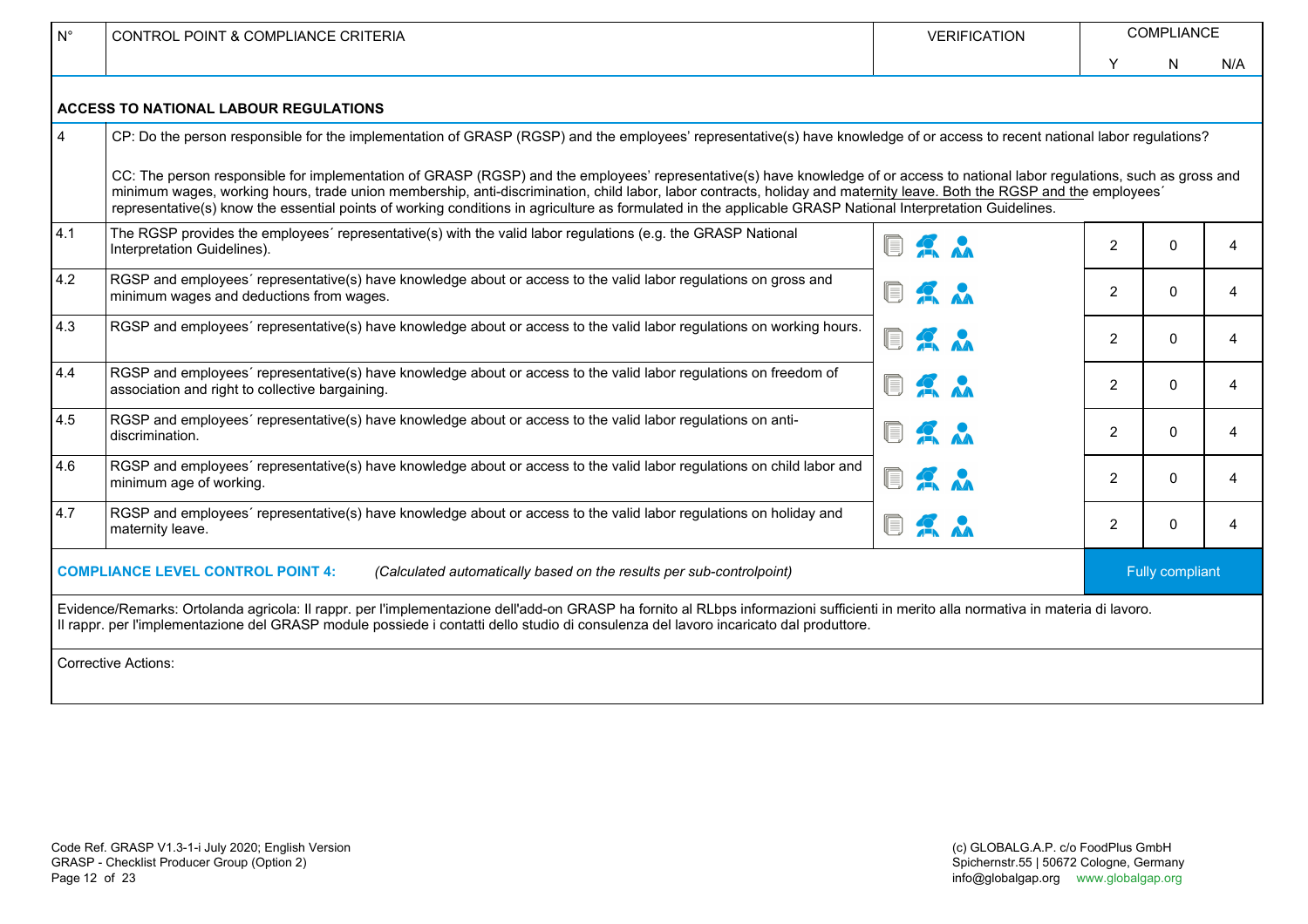| $\mathsf{N}^\circ$ | <b>CONTROL POINT &amp; COMPLIANCE CRITERIA</b>                                                                                                                                                                                                                                                                                                                                                                                                                                                                                                                                                                                                                                                                                                                                                                                                                                                                                                                                                                    | <b>VERIFICATION</b> | COMPLIANCE     |                 |     |  |  |  |  |  |
|--------------------|-------------------------------------------------------------------------------------------------------------------------------------------------------------------------------------------------------------------------------------------------------------------------------------------------------------------------------------------------------------------------------------------------------------------------------------------------------------------------------------------------------------------------------------------------------------------------------------------------------------------------------------------------------------------------------------------------------------------------------------------------------------------------------------------------------------------------------------------------------------------------------------------------------------------------------------------------------------------------------------------------------------------|---------------------|----------------|-----------------|-----|--|--|--|--|--|
|                    |                                                                                                                                                                                                                                                                                                                                                                                                                                                                                                                                                                                                                                                                                                                                                                                                                                                                                                                                                                                                                   |                     | Y              | N               | N/A |  |  |  |  |  |
|                    | <b>WORKING CONTRACTS</b>                                                                                                                                                                                                                                                                                                                                                                                                                                                                                                                                                                                                                                                                                                                                                                                                                                                                                                                                                                                          |                     |                |                 |     |  |  |  |  |  |
| 5                  | CP: Can valid copies of working contracts be shown for the employees? Are the working contracts compliant with applicable legislation and/or collective bargaining agreements and do<br>they indicate at least full names, nationality, a job description, date of birth, date of entry, the regular working time, wage and the period of employment? Have they been signed by both<br>the employee and the employer?                                                                                                                                                                                                                                                                                                                                                                                                                                                                                                                                                                                             |                     |                |                 |     |  |  |  |  |  |
|                    | CC: For every employee, a contract can be shown to the assessor on request on a sample basis. The contracts correspond with the applicable legislation and/or collective bargaining<br>agreements. Both the employees as well as the employer have signed them. Records contain at least full names, nationality, a job description, date of birth, date of entry, the regular<br>working time, wage and the period of employment (e.g. permanent, period or day laborer etc.) and for non-national employees their legal status and working permit. The contract does<br>not show contradiction to the self-declaration on good social practices. Records of the employees must be accessible for at least 24 months.                                                                                                                                                                                                                                                                                            |                     |                |                 |     |  |  |  |  |  |
| 5.1                | Random checks show availability of written contracts for all employees signed by both parties.                                                                                                                                                                                                                                                                                                                                                                                                                                                                                                                                                                                                                                                                                                                                                                                                                                                                                                                    |                     | $\mathbf{2}$   | $\Omega$        | 4   |  |  |  |  |  |
| 5.2                | There is evidence that the employees have the correct contract according to national legislation and/or collective<br>bargaining agreements (as stipulated in the applicable GRASP National Interpretation Guideline).                                                                                                                                                                                                                                                                                                                                                                                                                                                                                                                                                                                                                                                                                                                                                                                            |                     | $\overline{2}$ | $\Omega$        | 4   |  |  |  |  |  |
| 5.3                | The working contracts include at least basic information on the employee's name, date of birth and nationality according to<br>the applicable GRASP National Interpretation Guideline.                                                                                                                                                                                                                                                                                                                                                                                                                                                                                                                                                                                                                                                                                                                                                                                                                            | UJ                  | 2              | $\Omega$        | 4   |  |  |  |  |  |
| 5.4                | The working contracts or attachments to the contracts include basic information on the contract period (e.g. permanent,<br>period or day laborer etc.), the wage, working hours, breaks, and a basic job description.                                                                                                                                                                                                                                                                                                                                                                                                                                                                                                                                                                                                                                                                                                                                                                                             |                     | 2              | $\Omega$        | 4   |  |  |  |  |  |
| 5.5                | In the contract, there is no contradiction to the self-declaration on good social practice.                                                                                                                                                                                                                                                                                                                                                                                                                                                                                                                                                                                                                                                                                                                                                                                                                                                                                                                       |                     | 2              | $\Omega$        | 4   |  |  |  |  |  |
| 5.6                | If non-national employees are working for the company, records indicate their legal status for being employed by the<br>company. A respective working permit is available.                                                                                                                                                                                                                                                                                                                                                                                                                                                                                                                                                                                                                                                                                                                                                                                                                                        |                     | 2              | $\Omega$        | 4   |  |  |  |  |  |
| 5.7                | Records of the employees must be accessible for at least 24 months.                                                                                                                                                                                                                                                                                                                                                                                                                                                                                                                                                                                                                                                                                                                                                                                                                                                                                                                                               |                     | $\overline{2}$ | $\Omega$        | 4   |  |  |  |  |  |
|                    | <b>COMPLIANCE LEVEL CONTROL POINT 5:</b><br>(Calculated automatically based on the results per sub-controlpoint)                                                                                                                                                                                                                                                                                                                                                                                                                                                                                                                                                                                                                                                                                                                                                                                                                                                                                                  |                     |                | Fully compliant |     |  |  |  |  |  |
|                    | Evidence/Remarks: Capofila magaz: Visti contratti UNILAV di: - nº4, protocollo 02341301 del 13.10.2021, tipologia contrattuale lavoro a tempo determinato, inizio attività 18.10.2021, fine attività<br>31.03.2022, contratto nazionale Agricoltura operai florovivaisti, livello inquadramento A3LD. - n°5 protocollo 02110733 del 22.09.2021, tipologia contrattuale lavoro a tempo determinato, inizio<br>attività 23.09.2021, fine attività 20.03.2022, contratto nazionale Agricoltura operai florovivaisti, livello inquadramento A3LD. - n°6 protocollo 01286701 del 16.06.2021, tipologia contrattuale<br>lavoro a tempo indeterminato, contratto nazionale Agricoltura operai florovivaisti, livello inquadramento A3LB Intervista a 4-5-6-7-8. Capofila campo: - nº4, protocollo 02165911 del<br>28.09.2021, tipologia contrattuale lavoro a tempo determinato, inizio attività 1.10.2021, fine attività 31.12.2022, contratto nazionale Agricoltura operai florovivaisti, livello inquadramento A2 LD. |                     |                |                 |     |  |  |  |  |  |
|                    | <b>Corrective Actions:</b>                                                                                                                                                                                                                                                                                                                                                                                                                                                                                                                                                                                                                                                                                                                                                                                                                                                                                                                                                                                        |                     |                |                 |     |  |  |  |  |  |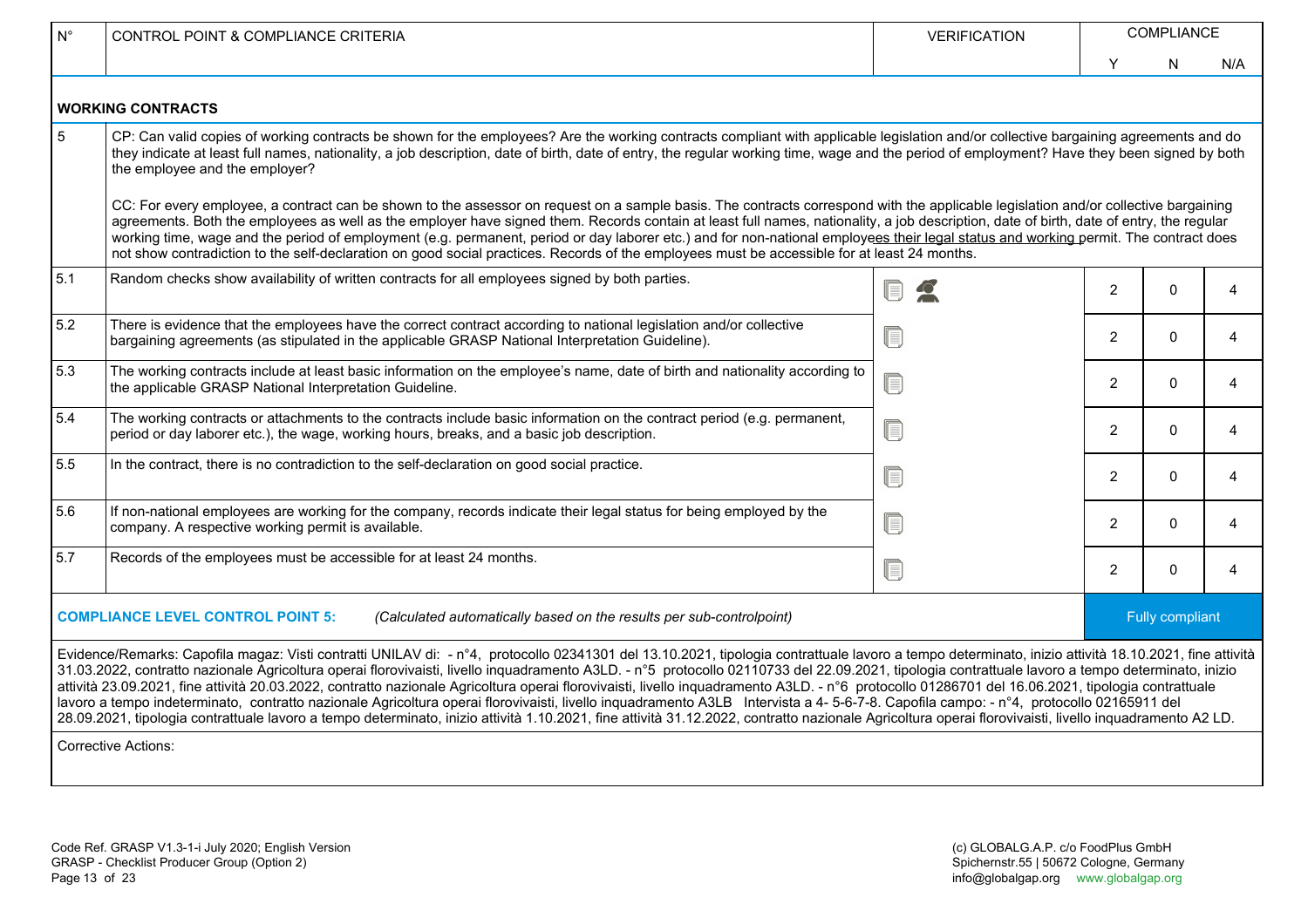| $N^{\circ}$     | CONTROL POINT & COMPLIANCE CRITERIA                                                                                                                                                                                                                                                                                                         | <b>VERIFICATION</b> |                 | <b>COMPLIANCE</b> |     |  |  |  |  |  |  |
|-----------------|---------------------------------------------------------------------------------------------------------------------------------------------------------------------------------------------------------------------------------------------------------------------------------------------------------------------------------------------|---------------------|-----------------|-------------------|-----|--|--|--|--|--|--|
|                 |                                                                                                                                                                                                                                                                                                                                             |                     | Y               | N                 | N/A |  |  |  |  |  |  |
| <b>PAYSLIPS</b> |                                                                                                                                                                                                                                                                                                                                             |                     |                 |                   |     |  |  |  |  |  |  |
| 6               | CP: Is there documented evidence indicating regular payment of salaries corresponding to the contract clause?                                                                                                                                                                                                                               |                     |                 |                   |     |  |  |  |  |  |  |
|                 | CC: The employer shows adequate documentation of the regular salary transfer (e.g. employee's signature on pay slip, bank transfer). Employees sign or receive copies of pay slips/pay<br>register that make the payment transparent and comprehensible for them. Regular payment of the employees during the last 24 months is documented. |                     |                 |                   |     |  |  |  |  |  |  |
| 6.1             | Documented evidence that the payment is made in defined intervals (e.g. pay slips or pay registers) is available for the<br>employees (random checks).                                                                                                                                                                                      |                     | 2               | n                 | ⊿   |  |  |  |  |  |  |
| 6.2             | Pay slips or pay registers indicate that payments are made in accordance with the working contracts (e.g. employee's<br>signature on pay slips, bank<br>transfer etc.).                                                                                                                                                                     |                     | $\overline{2}$  | 0                 |     |  |  |  |  |  |  |
| 6.3             | The records of payments are kept for at least 24 months.                                                                                                                                                                                                                                                                                    |                     | $\overline{2}$  | 0                 | Δ   |  |  |  |  |  |  |
|                 | <b>COMPLIANCE LEVEL CONTROL POINT 6:</b><br>(Calculated automatically based on the results per sub-controlpoint)                                                                                                                                                                                                                            |                     | Fully compliant |                   |     |  |  |  |  |  |  |
|                 | Evidence/Remarks Ortolnada agricola:Sono stati visti a campioni le Buste Paga. Presenti prove di pagamento.Visto a campione Busta Paga n.2, periodo, Agosto 2021, ore lavorate 169 e<br>giornate lavorate 26. Vista a campione busta paga di n.3, periodo Agosto 2021, ore lavorate 117 giornate lavorate 18                                |                     |                 |                   |     |  |  |  |  |  |  |
|                 | Corrective Actions:                                                                                                                                                                                                                                                                                                                         |                     |                 |                   |     |  |  |  |  |  |  |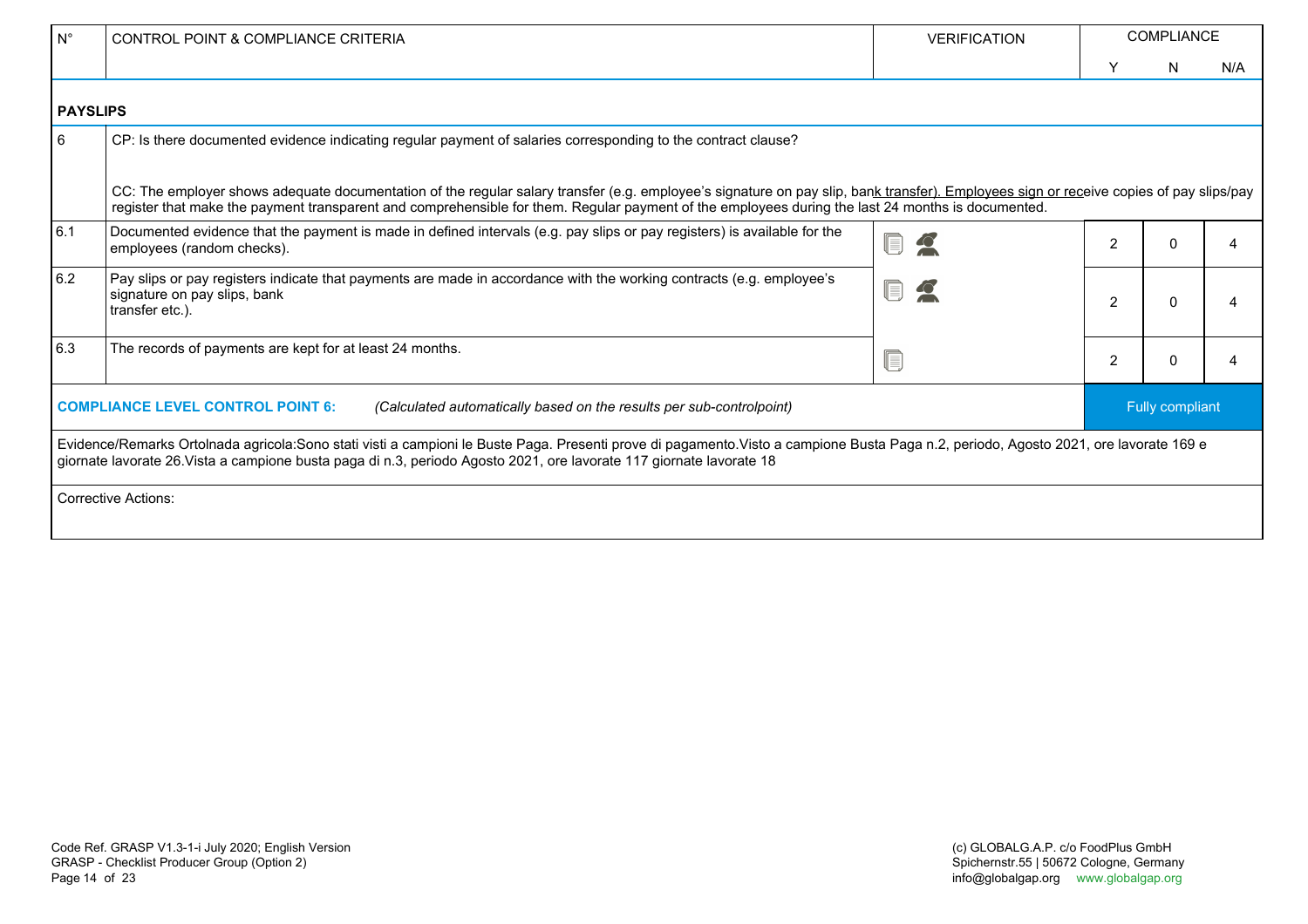| $N^{\circ}$  | CONTROL POINT & COMPLIANCE CRITERIA                                                                                                                                                                                                                                                                                                                                                                                                                                                                                                                                                  | <b>VERIFICATION</b> |                | <b>COMPLIANCE</b> |     |
|--------------|--------------------------------------------------------------------------------------------------------------------------------------------------------------------------------------------------------------------------------------------------------------------------------------------------------------------------------------------------------------------------------------------------------------------------------------------------------------------------------------------------------------------------------------------------------------------------------------|---------------------|----------------|-------------------|-----|
|              |                                                                                                                                                                                                                                                                                                                                                                                                                                                                                                                                                                                      |                     | Y              | N.                | N/A |
| <b>WAGES</b> |                                                                                                                                                                                                                                                                                                                                                                                                                                                                                                                                                                                      |                     |                |                   |     |
|              | CP: Do pay slips/pay registers indicate the conformity of payment with at least legal regulations and/or collective bargaining agreements?                                                                                                                                                                                                                                                                                                                                                                                                                                           |                     |                |                   |     |
|              | CC: Wages and overtime payment documented on the pay slips/pay registers indicate compliance with legal regulations (minimum wages) and/or collective bargaining agreements as<br>specified in the GRASP National Interpretation Guideline. If payment is calculated per unit, employees shall be able to gain at least the legal minimum wage (on average) within regular<br>working hours.                                                                                                                                                                                         |                     |                |                   |     |
| 7.1          | Pay slips or pay registers give clear indication on the number of compensated working time or harvested amount including<br>overtime (hours/days).                                                                                                                                                                                                                                                                                                                                                                                                                                   |                     | $\overline{2}$ |                   | Δ   |
| 7.2          | Wages and overtime payments as shown in the records are according to the contracts and indicate compliance with<br>national labor regulations (minimum wages), and/or collective bargaining agreements as specified in the GRASP National<br>Interpretation Guideline.                                                                                                                                                                                                                                                                                                               |                     | $\overline{2}$ |                   | 4   |
| 7.3          | Independently from the calculation unit, pay slips/pay registers document that employees gain in average at least the legal<br>minimum wage within regular working times (especially check when piece-rate is implemented). If there are deductions<br>from salaries and employees are being paid below minimum wage, the deductions must be justified in writing.                                                                                                                                                                                                                   | $\bullet$           | $\overline{2}$ |                   | 4   |
|              | <b>COMPLIANCE LEVEL CONTROL POINT 7:</b><br>(Calculated automatically based on the results per sub-controlpoint)                                                                                                                                                                                                                                                                                                                                                                                                                                                                     |                     |                | Fully compliant   |     |
|              | Evidence/Remarks: Ortolanda magaz: Visto busta paga firmata, mese di ottobre 2021 di: - n 5, giornate lavorate 19 - n° 6, giornate lavorate 22. Intervista a 4-5-6-7-8. Ortolanda campo: Visto<br>busta paga firmata, mese di ottobre 2021 di: - n 5, giornate lavorate 20 - n° 6, giornate lavorate 24. Intervista a 4-5-6-7-8-9. Ortolanda agricola:Presenti prove di pagamento. Visto a campione<br>Busta Paga n.2, periodo, Agosto 2021, ore lavorate 169 e giornate lavorate 26. Vista a campione busta paga di n.3, periodo Agosto 2021, ore lavorate 117 giornate lavorate 18 |                     |                |                   |     |
|              | <b>Corrective Actions:</b>                                                                                                                                                                                                                                                                                                                                                                                                                                                                                                                                                           |                     |                |                   |     |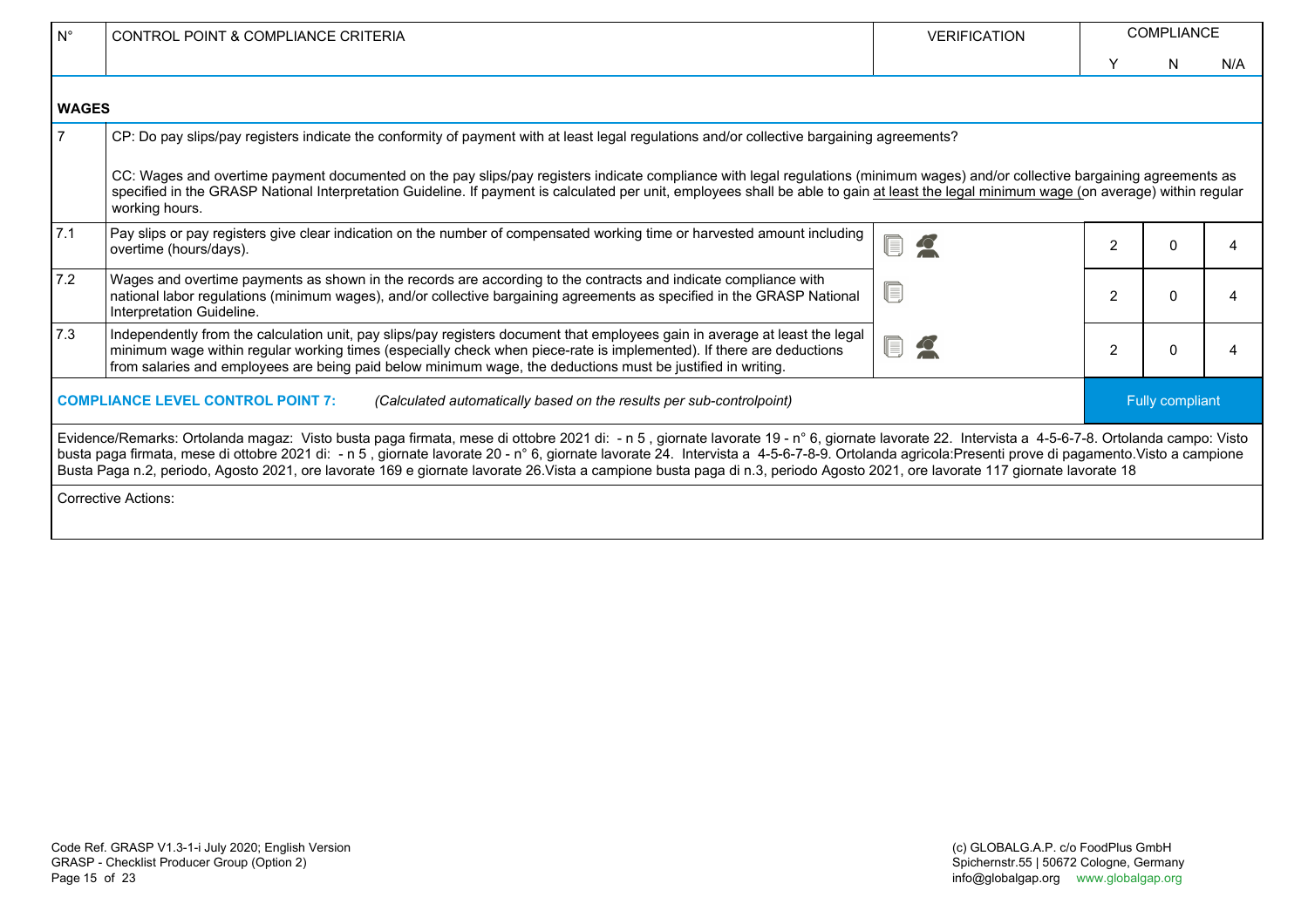| $N^{\circ}$                                                                                                                                                                                                                                                                                                                                                                                                                   | CONTROL POINT & COMPLIANCE CRITERIA                                                                                                                                                                                                                                                                                                                                                                                                     | <b>VERIFICATION</b> |          | <b>COMPLIANCE</b> |     |  |
|-------------------------------------------------------------------------------------------------------------------------------------------------------------------------------------------------------------------------------------------------------------------------------------------------------------------------------------------------------------------------------------------------------------------------------|-----------------------------------------------------------------------------------------------------------------------------------------------------------------------------------------------------------------------------------------------------------------------------------------------------------------------------------------------------------------------------------------------------------------------------------------|---------------------|----------|-------------------|-----|--|
|                                                                                                                                                                                                                                                                                                                                                                                                                               |                                                                                                                                                                                                                                                                                                                                                                                                                                         |                     | Y        | N                 | N/A |  |
|                                                                                                                                                                                                                                                                                                                                                                                                                               | <b>NON-EMPLOYMENT OF MINORS</b>                                                                                                                                                                                                                                                                                                                                                                                                         |                     |          |                   |     |  |
| 8                                                                                                                                                                                                                                                                                                                                                                                                                             | CP: Do records indicate that no minors are employed at the company?                                                                                                                                                                                                                                                                                                                                                                     |                     |          |                   |     |  |
|                                                                                                                                                                                                                                                                                                                                                                                                                               | CC: Records indicate compliance with national legislation regarding minimum age of employment. If not covered by national legislation, children below the age of 15 are not employed. If<br>children-as core family members-are working at the company, they are not engaged in work that is dangerous to their health and safety, jeopardizes their development, or prevents<br>them from finishing their compulsory school education. |                     |          |                   |     |  |
| 8.1                                                                                                                                                                                                                                                                                                                                                                                                                           | Dates of birth on the records show that no employee is aged below the legal minimum age of employment or, if not<br>specified in the GRASP National<br>Interpretation Guideline, under the age of 15.                                                                                                                                                                                                                                   | E                   |          | 0                 | 5   |  |
| 8.2                                                                                                                                                                                                                                                                                                                                                                                                                           | If children $-$ as core family members $-$ are working at the company, they are not engaged in work that is dangerous to their $ $<br><b>AAAAA</b><br>health and safety (according to the applicable IFA All Farm Base Module), that jeopardizes their development or prevents<br>them from finishing their compulsory school education.                                                                                                |                     | $\Omega$ | n                 | 6   |  |
|                                                                                                                                                                                                                                                                                                                                                                                                                               | Fully compliant<br><b>COMPLIANCE LEVEL CONTROL POINT 8:</b><br>(Calculated automatically based on the results per sub-controlpoint)                                                                                                                                                                                                                                                                                                     |                     |          |                   |     |  |
| Evidence/Remarks: Ortolanda magaz:Dal controllo assunzioni, dal giro in azienda, non si evince presenza di minori. Intervista a 2-3-4-5-6-7-8. Ortolanda campo:Dal controllo assunzioni, dal giro<br>in azienda, non si evince presenza di minori. Intervista a 2-3-4-5-6-7-8-9. Ortolanda agricola:on presenti in azienda (e da interviste) bambini/figli dei lavoratori che vivono presso i siti produttivi<br>dell'azienda |                                                                                                                                                                                                                                                                                                                                                                                                                                         |                     |          |                   |     |  |
|                                                                                                                                                                                                                                                                                                                                                                                                                               | Corrective Actions:                                                                                                                                                                                                                                                                                                                                                                                                                     |                     |          |                   |     |  |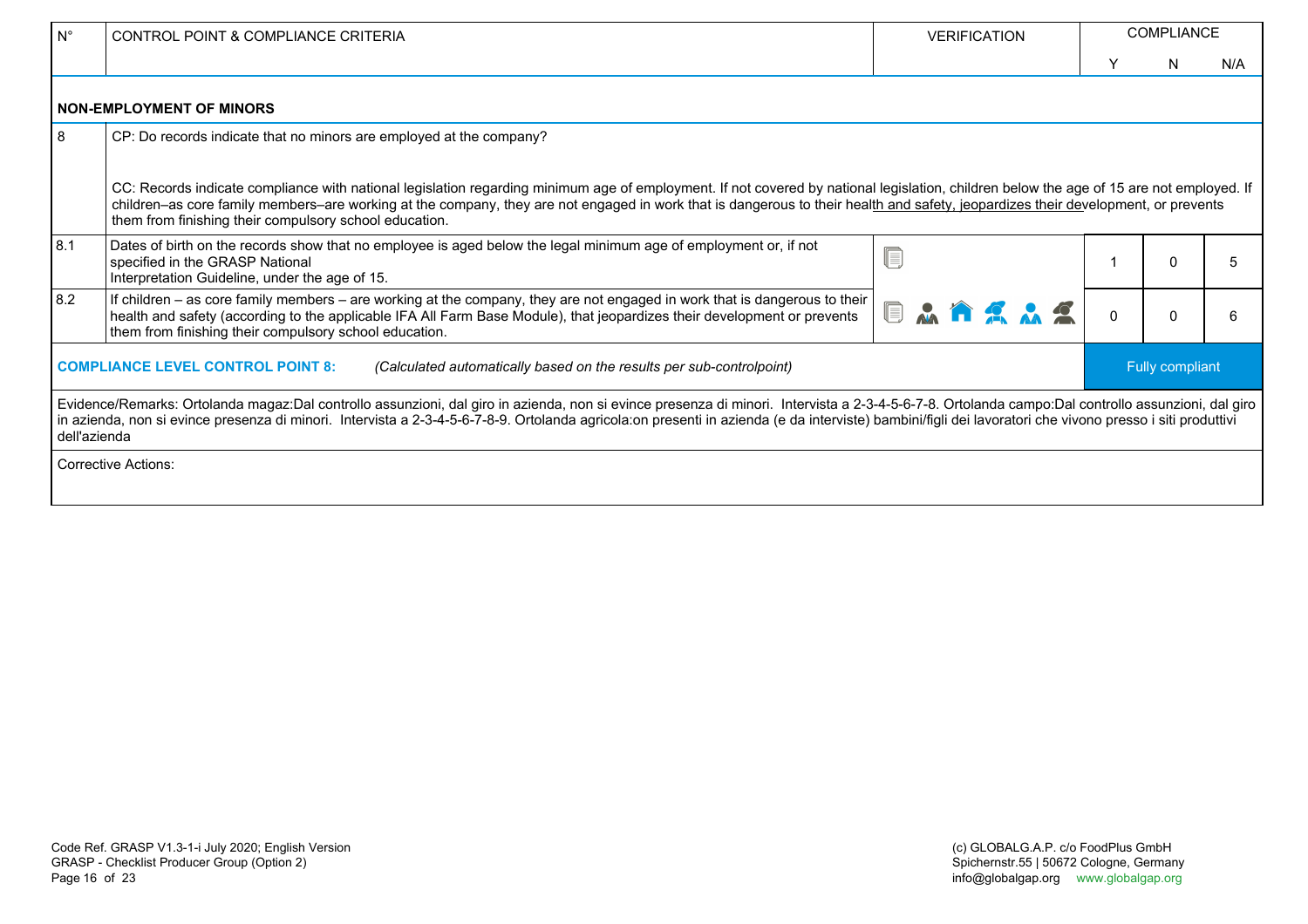| $N^{\circ}$                                                                                                                                                                                                                                                                                                                                                                                                                   | CONTROL POINT & COMPLIANCE CRITERIA                                                                                                                                                                                                                                                                             | <b>VERIFICATION</b>                       |          | <b>COMPLIANCE</b> |     |
|-------------------------------------------------------------------------------------------------------------------------------------------------------------------------------------------------------------------------------------------------------------------------------------------------------------------------------------------------------------------------------------------------------------------------------|-----------------------------------------------------------------------------------------------------------------------------------------------------------------------------------------------------------------------------------------------------------------------------------------------------------------|-------------------------------------------|----------|-------------------|-----|
|                                                                                                                                                                                                                                                                                                                                                                                                                               |                                                                                                                                                                                                                                                                                                                 |                                           |          | N                 | N/A |
|                                                                                                                                                                                                                                                                                                                                                                                                                               | ACCESS TO COMPULSORY SCHOOL EDUCATION                                                                                                                                                                                                                                                                           |                                           |          |                   |     |
| 9                                                                                                                                                                                                                                                                                                                                                                                                                             | CP: Do the children of employees living on the company's production/handling sites have access to compulsory school education?                                                                                                                                                                                  |                                           |          |                   |     |
|                                                                                                                                                                                                                                                                                                                                                                                                                               | CC: There is documented evidence that children of employees at compulsory schooling age (according to national legislation) living on the company's production/handling sites have<br>access to compulsory school education, either through provided transport to a public school or through on-site schooling. |                                           |          |                   |     |
| 9.1                                                                                                                                                                                                                                                                                                                                                                                                                           | There is a list of all children in the age of compulsory schooling age living on the company's production/handling sites, with<br>sufficient indications on name, name of parents, date of birth, school attendance, etc. Children of management may be<br>excluded.                                            | $\blacksquare$<br>$\overline{\mathbb{C}}$ | $\Omega$ |                   | 6   |
| 9.2                                                                                                                                                                                                                                                                                                                                                                                                                           | There is evidence of transport facilities if children cannot reach school within acceptable walking distance (half an hour<br><b>EAAAA</b><br>walking or according to GRASP National Interpretation Guideline).                                                                                                 |                                           | 0        |                   | 6   |
| 9.3                                                                                                                                                                                                                                                                                                                                                                                                                           | There is evidence of an on-site schooling system when access to schools is not available.<br><b>AAAA</b>                                                                                                                                                                                                        |                                           |          |                   | 6   |
| <b>COMPLIANCE LEVEL CONTROL POINT 9:</b><br>Not applicable<br>(Calculated automatically based on the results per sub-controlpoint)                                                                                                                                                                                                                                                                                            |                                                                                                                                                                                                                                                                                                                 |                                           |          |                   |     |
| Evidence/Remarks: Ortolanda mag: Dal controllo assunzioni, dal giro in azienda, non si evince presenza di minori. Intervista a 2-3-4-5-6-7-8. Ortolanda campo:Dal controllo assunzioni, dal giro<br>in azienda, non si evince presenza di minori. Intervista a 2-3-4-5-6-7-8-9. Ortolanda agricola:Non presenti in azienda (e da interviste) bambini/figli dei lavoratori che vivono presso i siti produttivi<br>dell'azienda |                                                                                                                                                                                                                                                                                                                 |                                           |          |                   |     |
| Corrective Actions:                                                                                                                                                                                                                                                                                                                                                                                                           |                                                                                                                                                                                                                                                                                                                 |                                           |          |                   |     |
|                                                                                                                                                                                                                                                                                                                                                                                                                               |                                                                                                                                                                                                                                                                                                                 |                                           |          |                   |     |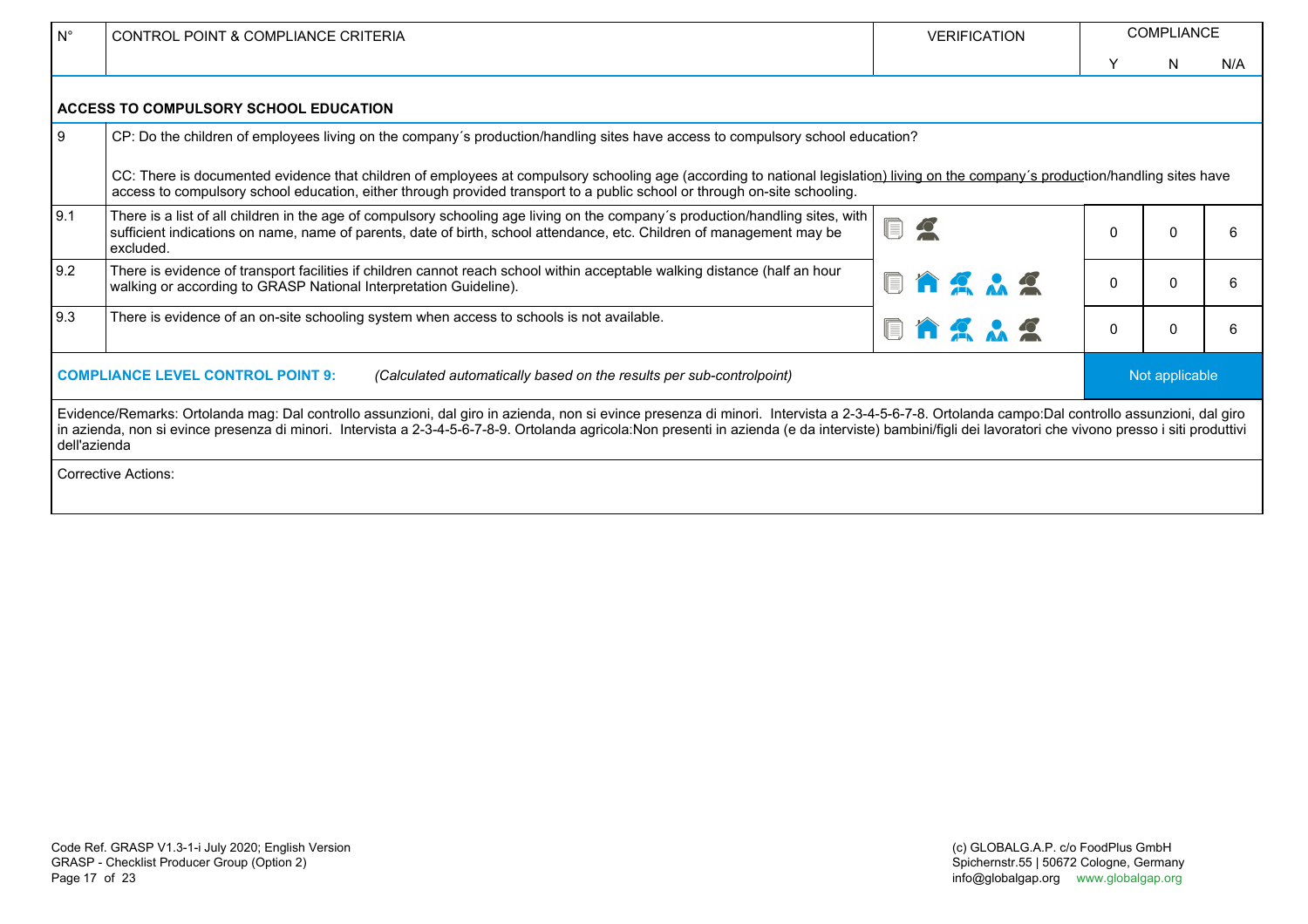| $N^{\circ}$                                                                                                       | CONTROL POINT & COMPLIANCE CRITERIA                                                                                                                                                                                                                                                                                                                                                                                                                                                                                                                                                                                                                                                                              | <b>VERIFICATION</b> | COMPLIANCE     |              |                        |  |  |
|-------------------------------------------------------------------------------------------------------------------|------------------------------------------------------------------------------------------------------------------------------------------------------------------------------------------------------------------------------------------------------------------------------------------------------------------------------------------------------------------------------------------------------------------------------------------------------------------------------------------------------------------------------------------------------------------------------------------------------------------------------------------------------------------------------------------------------------------|---------------------|----------------|--------------|------------------------|--|--|
|                                                                                                                   |                                                                                                                                                                                                                                                                                                                                                                                                                                                                                                                                                                                                                                                                                                                  |                     | Y              | N            | N/A                    |  |  |
|                                                                                                                   | <b>TIME RECORDING SYSTEM</b>                                                                                                                                                                                                                                                                                                                                                                                                                                                                                                                                                                                                                                                                                     |                     |                |              |                        |  |  |
| 10                                                                                                                | CP: Is there a time recording system that shows daily working time and overtime on a daily basis for the employees?                                                                                                                                                                                                                                                                                                                                                                                                                                                                                                                                                                                              |                     |                |              |                        |  |  |
|                                                                                                                   | CC: There is a time recording system implemented appropriate to the size of the company that makes working hours and overtime transparent for both employees and employer on a<br>daily basis. Working times of the employees during the last 24 months are documented. Records are regularly approved by the employees and accessible for the employees'<br>representative(s).                                                                                                                                                                                                                                                                                                                                  |                     |                |              |                        |  |  |
| 10.1                                                                                                              | A time recording system is implemented, appropriate to the size of the company (e.g. time record sheet, check clock,<br>electronic cards, etc.).                                                                                                                                                                                                                                                                                                                                                                                                                                                                                                                                                                 |                     | $\overline{2}$ | $\Omega$     | 6                      |  |  |
| 10.2                                                                                                              | The records indicate the regular working time for employees on a daily basis.                                                                                                                                                                                                                                                                                                                                                                                                                                                                                                                                                                                                                                    | E                   | $\overline{2}$ | $\Omega$     | 6                      |  |  |
| 10.3                                                                                                              | The records indicate the overtime hours as defined by contracts per legislation for all employees on a daily basis.                                                                                                                                                                                                                                                                                                                                                                                                                                                                                                                                                                                              | f)                  | $\overline{2}$ | $\mathbf{0}$ | 6                      |  |  |
| 10.4                                                                                                              | The records indicate the breaks/festive days for the employees (on a daily basis).                                                                                                                                                                                                                                                                                                                                                                                                                                                                                                                                                                                                                               | IE.                 | $\overline{2}$ | $\Omega$     | 6                      |  |  |
| 10.5                                                                                                              | The working records are regularly approved by the employees (e.g. regularly signed record sheet, checking clock).                                                                                                                                                                                                                                                                                                                                                                                                                                                                                                                                                                                                |                     | $\overline{2}$ | $\mathbf{0}$ | 6                      |  |  |
| 10.6                                                                                                              | Access to these records is provided to the employees' representative(s).                                                                                                                                                                                                                                                                                                                                                                                                                                                                                                                                                                                                                                         |                     | $\overline{2}$ | $\Omega$     | 6                      |  |  |
| 10.7                                                                                                              | The records are kept for at least 24 months.                                                                                                                                                                                                                                                                                                                                                                                                                                                                                                                                                                                                                                                                     | I.                  | $\overline{2}$ | $\mathbf{0}$ | 6                      |  |  |
| <b>COMPLIANCE LEVEL CONTROL POINT 10:</b><br>(Calculated automatically based on the results per sub-controlpoint) |                                                                                                                                                                                                                                                                                                                                                                                                                                                                                                                                                                                                                                                                                                                  |                     |                |              | <b>Fully compliant</b> |  |  |
|                                                                                                                   | Evidence/Remarks: Ortolanda magaz: L'azienda dispone di un sistema di registrazione delle presenze che poi vengono riportate sulla busta paga. Intervista a 2-3-4-5-6-7-8. Ortolanda<br>campo:L'azienda dispone di un sistema di registrazione delle presenze che poi vengono riportate sulla busta paga. Intervista a 2-3-4-5-6-7-8-9. Ortolanda agricola:Presente evidenza di un<br>sistema di registrazione con presenze giornaliere. Giorni di riposo e pause concessi, come da contratto e busta paga e ore settimanali complessive, anche nei periodi di picco lavorativo, non<br>superate le 39 ore contrattualizzate, come da riscontro in busta paga (in rif. al campione scelto) nonché da interviste. |                     |                |              |                        |  |  |
|                                                                                                                   | <b>Corrective Actions:</b>                                                                                                                                                                                                                                                                                                                                                                                                                                                                                                                                                                                                                                                                                       |                     |                |              |                        |  |  |
|                                                                                                                   |                                                                                                                                                                                                                                                                                                                                                                                                                                                                                                                                                                                                                                                                                                                  |                     |                |              |                        |  |  |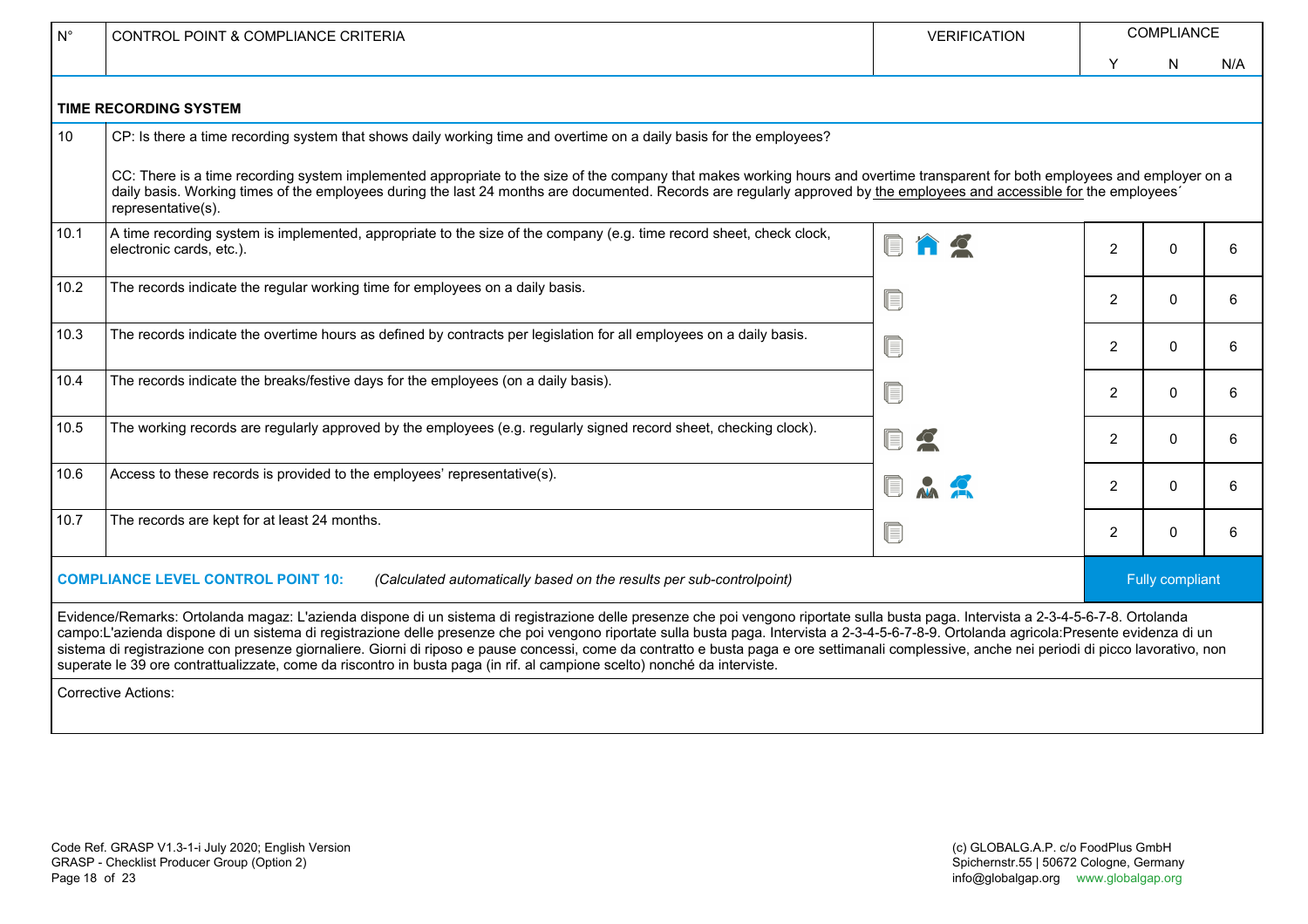| $\mathsf{N}^\circ$                                                                                                                                                                                                                                                                                                                                                                                                                                                                                                                                                                                                                                 | CONTROL POINT & COMPLIANCE CRITERIA                                                                                                                                                                                                                                                                                                                                                                                                | <b>VERIFICATION</b> | <b>COMPLIANCE</b> |              |     |  |
|----------------------------------------------------------------------------------------------------------------------------------------------------------------------------------------------------------------------------------------------------------------------------------------------------------------------------------------------------------------------------------------------------------------------------------------------------------------------------------------------------------------------------------------------------------------------------------------------------------------------------------------------------|------------------------------------------------------------------------------------------------------------------------------------------------------------------------------------------------------------------------------------------------------------------------------------------------------------------------------------------------------------------------------------------------------------------------------------|---------------------|-------------------|--------------|-----|--|
|                                                                                                                                                                                                                                                                                                                                                                                                                                                                                                                                                                                                                                                    |                                                                                                                                                                                                                                                                                                                                                                                                                                    |                     | Y                 | N            | N/A |  |
| <b>WORKING HOURS &amp; BREAKS</b>                                                                                                                                                                                                                                                                                                                                                                                                                                                                                                                                                                                                                  |                                                                                                                                                                                                                                                                                                                                                                                                                                    |                     |                   |              |     |  |
| 11                                                                                                                                                                                                                                                                                                                                                                                                                                                                                                                                                                                                                                                 | CP: Do working hours and breaks documented in the time records comply with applicable legislation and/or collective bargaining agreements?                                                                                                                                                                                                                                                                                         |                     |                   |              |     |  |
|                                                                                                                                                                                                                                                                                                                                                                                                                                                                                                                                                                                                                                                    | CC: Documented working hours, breaks and rest days are in line with applicable legislation and/or collective bargaining agreements. If not regulated more strictly by legislation, records<br>indicate that regular weekly working hours do not exceed a maximum of 48 hours. During peak season (harvest), weekly working time does not exceed a maximum of 60 hours. Rest<br>breaks/days are also guaranteed during peak season. |                     |                   |              |     |  |
| 11.1                                                                                                                                                                                                                                                                                                                                                                                                                                                                                                                                                                                                                                               | Information on valid labor regulation and/or collective bargaining agreements regarding working hours and breaks is<br>available (e.g. in the GRASP National Interpretation Guideline).                                                                                                                                                                                                                                            |                     | 2                 | <sup>0</sup> | Δ   |  |
| 11.2                                                                                                                                                                                                                                                                                                                                                                                                                                                                                                                                                                                                                                               | Working hours including overtime as shown in the records indicate compliance with legal regulations and/or collective<br>bargaining agreements.                                                                                                                                                                                                                                                                                    | ſ                   | 2                 | $\Omega$     | 4   |  |
| 11.3                                                                                                                                                                                                                                                                                                                                                                                                                                                                                                                                                                                                                                               | Rest breaks/days as shown in the records indicate compliance with national regulations and/or bargaining agreements.                                                                                                                                                                                                                                                                                                               | ſ                   | $\overline{2}$    | 0            | 4   |  |
| 11.4                                                                                                                                                                                                                                                                                                                                                                                                                                                                                                                                                                                                                                               | If not regulated more strictly by applicable legislation, regular weekly working time does not exceed 48 hours. During peak<br>season (harvest), weekly working time does not exceed 60 hours.                                                                                                                                                                                                                                     |                     | 2                 | 0            | 4   |  |
| 11.5                                                                                                                                                                                                                                                                                                                                                                                                                                                                                                                                                                                                                                               | The records indicate that rest breaks/days are also guaranteed during peak season.                                                                                                                                                                                                                                                                                                                                                 | le                  | 2                 | 0            | 4   |  |
| <b>COMPLIANCE LEVEL CONTROL POINT 11:</b><br>Fully compliant<br>(Calculated automatically based on the results per sub-controlpoint)                                                                                                                                                                                                                                                                                                                                                                                                                                                                                                               |                                                                                                                                                                                                                                                                                                                                                                                                                                    |                     |                   |              |     |  |
| Evidence/Remarks: Ortolanda magaz: da contratto sono pagate le giornate lavorative svolte, per cui anche nei periodi di picco lavorativo il personale e' libero di assentarsi. Intervista a Intervista<br>a 2-3-4-5-6-7-8. Ortolanda campo: da contratto sono pagate le giornate lavorative svolte, per cui anche nei periodi di picco lavorativo il personale e' libero di assentarsi. Intervista a Intervista a 2-<br>3-4-5-6-7-8-9. Ortolanda agricola:Le registrazioni delle presenze in riscontro con le relative buste paga indicano che le ore di lavoro (giornaliero e settimanale) è congruente coi limiti dei criteri di<br>adempimento. |                                                                                                                                                                                                                                                                                                                                                                                                                                    |                     |                   |              |     |  |
| <b>Corrective Actions:</b>                                                                                                                                                                                                                                                                                                                                                                                                                                                                                                                                                                                                                         |                                                                                                                                                                                                                                                                                                                                                                                                                                    |                     |                   |              |     |  |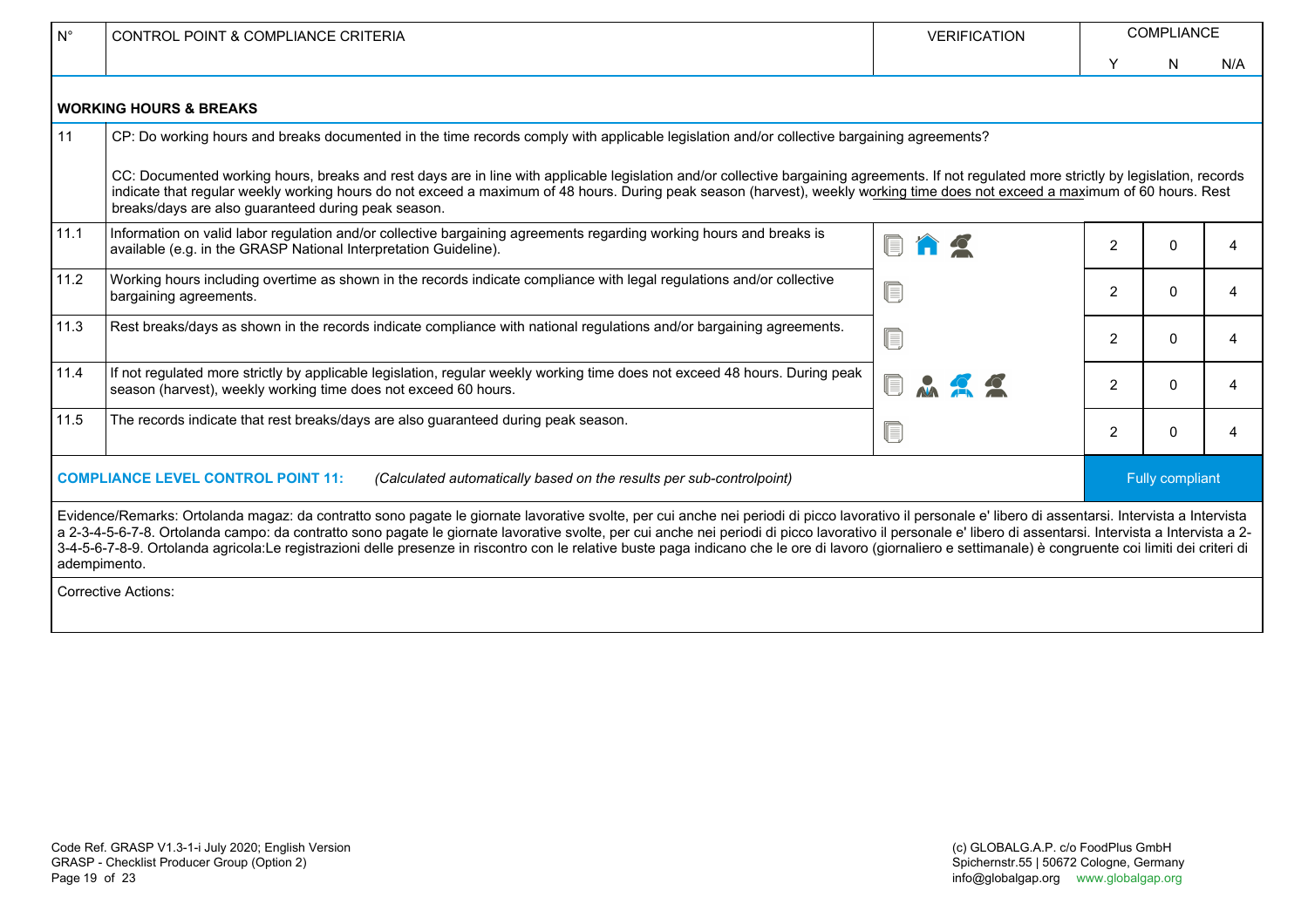### ONLY APPLICABLE FOR PRODUCER GROUPS

| $N^{\circ}$                                                                                                                                    | CONTROL POINT & COMPLIANCE CRITERIA                                                                                                                                                                                                                                                                                   | <b>VERIFICATION</b> | COMPLIANCE |   |     |  |  |
|------------------------------------------------------------------------------------------------------------------------------------------------|-----------------------------------------------------------------------------------------------------------------------------------------------------------------------------------------------------------------------------------------------------------------------------------------------------------------------|---------------------|------------|---|-----|--|--|
|                                                                                                                                                |                                                                                                                                                                                                                                                                                                                       |                     | Y          | N | N/A |  |  |
|                                                                                                                                                | <b>INTEGRATION INTO QMS</b>                                                                                                                                                                                                                                                                                           |                     |            |   |     |  |  |
| <b>OMS</b>                                                                                                                                     | CP: Does the assessment of the Quality Management System (QMS) of the producer group show evidence of the correct implementation of GRASP for all participating producer group<br>members?                                                                                                                            |                     |            |   |     |  |  |
|                                                                                                                                                | CC: The assessment of the Quality Management System of the producer group demonstrates that GRASP is correctly implemented and internally assessed. Non-compliances are<br>identified and corrective actions are taken to enable compliance of all participating producer group members.                              |                     |            |   |     |  |  |
| QMS1                                                                                                                                           | The implementation of GRASP is included in the Quality Management System of the producer group, based on the<br>respective part of the GLOBALG.A.P. General Regulations for Producer Group Certification.                                                                                                             |                     | X          |   |     |  |  |
| QMS2                                                                                                                                           | There is a system in place to regularly inform and train key staff on GRASP related issues.                                                                                                                                                                                                                           |                     | X          |   |     |  |  |
| QMS3                                                                                                                                           | All steps taken in the frame of the QMS to implement GRASP among all participating producer group members are<br>documented.                                                                                                                                                                                          |                     | $\times$   |   |     |  |  |
| QMS4                                                                                                                                           | There is evidence that the producer group fosters compliance of all participating producer group members with the GRASP<br>requirements and assesses the progresses and problems complying with GRASP every year.                                                                                                     |                     | X          |   |     |  |  |
| QMS5                                                                                                                                           | A register is maintained of all GLOBALG.A.P. producers implementing GRASP. It contains for every producer group<br>member the internal assessment date as well as the compliance level reached, all non-compliances detected in internal<br>and external assessments and corrective actions given to non-compliances. |                     | X          |   |     |  |  |
| QMS6                                                                                                                                           | There is a procedure to implement corrective actions from previous internal assessments.                                                                                                                                                                                                                              |                     | X          |   |     |  |  |
| QMS7                                                                                                                                           | The internal producer group inspector is qualified according to the GRASP General Rules.                                                                                                                                                                                                                              | $\mathbf{M}$        | X          |   |     |  |  |
| Fully compliant.<br>Not compliant.<br>COMPLIANCE LEVEL CONTROL POINT QMS: (Calculated automatically based on the results per sub-controlpoint) |                                                                                                                                                                                                                                                                                                                       |                     |            |   |     |  |  |
| Evidence/Remarks: Manuale della QMS + Verbali di formazione                                                                                    |                                                                                                                                                                                                                                                                                                                       |                     |            |   |     |  |  |
| <b>Corrective Actions:</b>                                                                                                                     |                                                                                                                                                                                                                                                                                                                       |                     |            |   |     |  |  |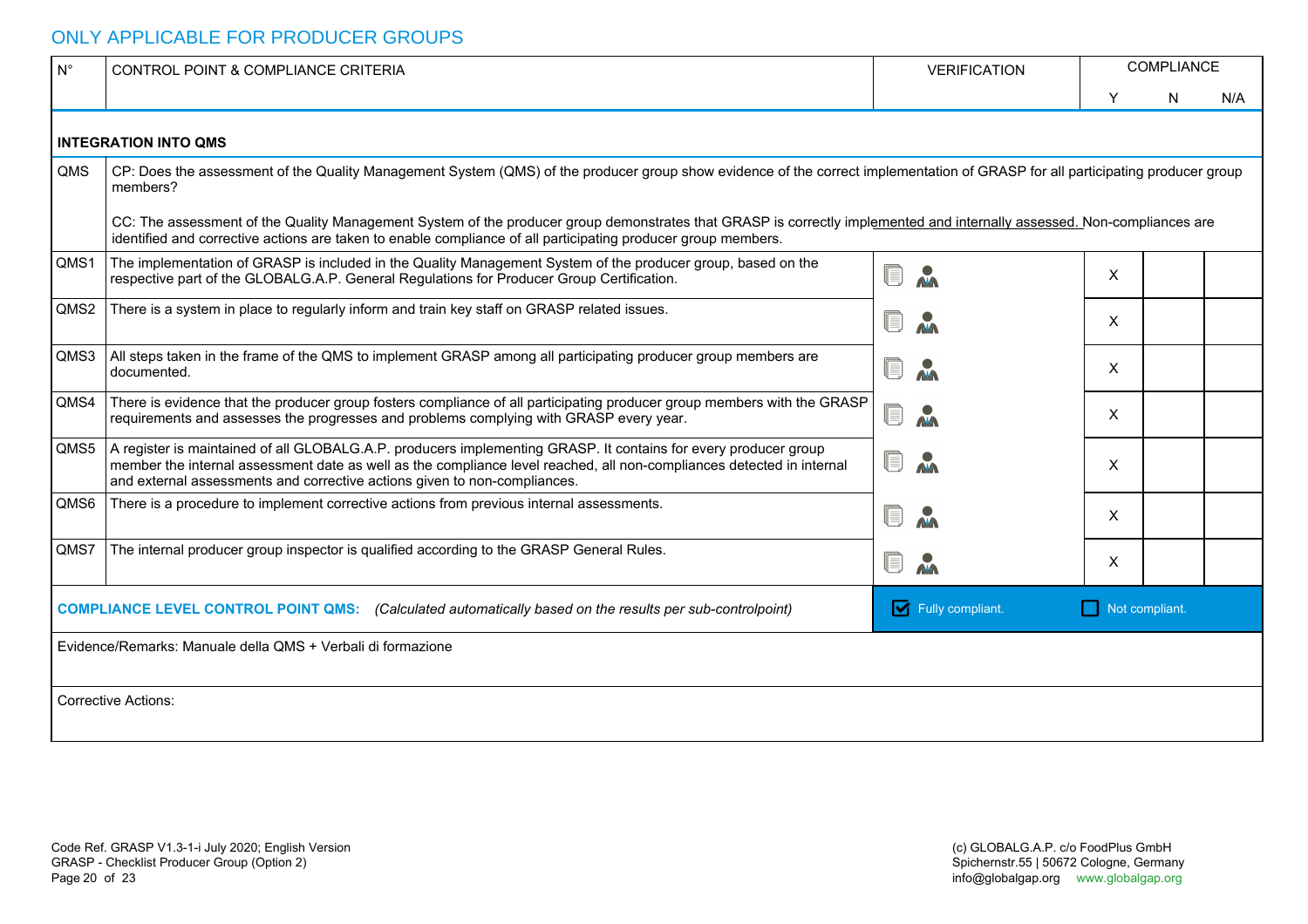| $\mathsf{N}^{\circ}$ | CONTROL POINT & COMPLIANCE CRITERIA                                                                                                                                                                                                                                                                             |  |  |  |  |
|----------------------|-----------------------------------------------------------------------------------------------------------------------------------------------------------------------------------------------------------------------------------------------------------------------------------------------------------------|--|--|--|--|
|                      |                                                                                                                                                                                                                                                                                                                 |  |  |  |  |
|                      | <b>ADDITIONAL SOCIAL BENEFITS</b>                                                                                                                                                                                                                                                                               |  |  |  |  |
| IR <sub>1</sub>      | What other forms of social benefit does the company offer to employees, their families and/or the community?<br>Please specify (incentives for good and safe working performance, bonus payment, support of professional development, social benefits, child care, improvement of social surroundings<br>etc.). |  |  |  |  |
|                      | Evidence/Remarks: Non sono elargiti benefit supplementari, documentabili oggettivamente, evidenziati durante la verifica esterna e durante le interviste alle figure interpellate.                                                                                                                              |  |  |  |  |